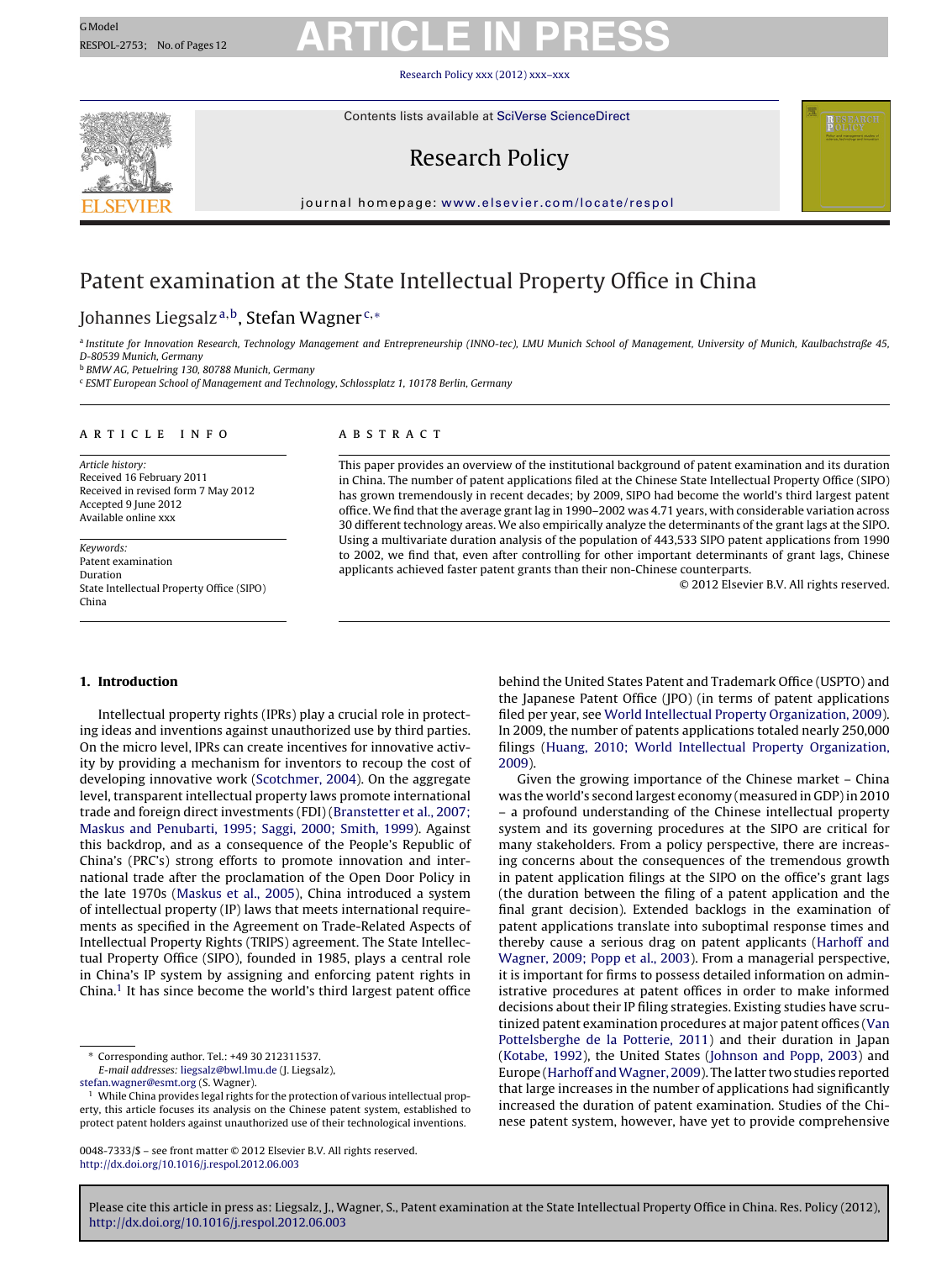2 J. Liegsalz, S. Wagner / Research Policy *xxx* (2012) *xxx* 

information about the consequences of rising applications on the SIPO's response time.<sup>2</sup>

This paper provides detailed information about SIPO patent examination procedures that will be important for policy makers and for managers responsible for corporate IP strategy. We will first present the institutional background and the legislation governing patent examination at the SIPO. Then we will provide empirical evidence of SIPO's application volumes and grant lags based on a comprehensive dataset on all patent applications filed with the office between 1990 and 2002. We show that SIPO's average grant lag in the period was 4.71 years, which is comparable to grant lags at the EPO but significantly longer than lags at the USPTO.<sup>3</sup> We also scrutinize the determinants of the duration of patent examination at the SIPO employing multivariate duration models. Our results suggest that, while the examination process at the SIPO follows a routine similar to those of other major patent offices, there are several major differences unique to the SIPO. As in other jurisdictions, we find significant variation in examination times across applicant characteristics, as well as across technology fields. More interestingly, we show that Chinese applicants achieved faster patent grants than their counterparts from other Asian and non-Asian countries. While this effect might be a consequence of language advantages, we also show that Chinese applicants achieved disproportionally faster patent grants in areas of high technological relevance for the PRC, raising the question of favorable treatment for domestic applicants.

The remainder of the paper is structured as follows: in Section 2, we provide an overview of the institutional background covering both the legislative regulations and the administrative procedures at the SIPO. Section [3](#page-2-0) discusses why process durations, along with their potential determinants, are important for policy makers and patent applicants. Section [4](#page-3-0) begins our empirical analysis with a short overview of our data sources and the definitions of our variables. In Section [5,](#page-6-0) we introduce the multivariate framework and provide results from our analysis. Section [6](#page-10-0) concludes with a summary and potential avenues for further research.

#### **2. Institutional background**

The PRC joined the World Intellectual Property Organization (WIPO) in 1980, paving the way for an IPR system that complies with international standards [\(Bosworth](#page-10-0) [and](#page-10-0) [Yang,](#page-10-0) [2000\).](#page-10-0) Five years later, in 1985, the PRC also signed the Paris Convention for the Protection of Industrial Property and, in 1993, the Patent Cooperation Treaty (PCT). China reached another important milestone by becoming a member of the World Trade Organization (WTO) in 2001 and agreeing to adhere to the TRIPS agreement. Today, the PRC has implemented laws for all relevant IPRs, such as patents, trademarks, and copyrights [\(Yang](#page-11-0) [and](#page-11-0) [Clarke,](#page-11-0) [2005\).](#page-11-0) All IPRs are filed at branches such as the Patent Office of the SIPO. These offices are responsible for the acceptance, examination, and publication of all IPR related documents. To adjudicate IPR-related disputes, the PRC established a system of people's courts that enforce IPR laws. This tiered system is divided into the Supreme, Higher, Intermediate, and Basic People's Courts. At the Intermediate People's Court level and above, there are specialized divisions for IPR disputes ([Wang,](#page-10-0) [2004\).](#page-10-0)

Chinese patent law was enacted by the Standing Committee of the sixth National Congress in 1984 and is the governing legislation for the protection of technological inventions in China. It went into effect in 1985 and was amended three times, in 1992, 2000, and 2008. Article 2 of the Implementing Regulations of the Patent Law of the People's Republic of China defines an invention as "any new technical solution relating to a product, a process, or improvement thereof".<sup>4</sup> According to the patent law, patents can be granted to inventions that fulfill the basic requirements of Article 22: novelty, inventiveness, and practical applicability. With the exception of some minor differences, these standards are largely comparable to the regulations governing the USPTO and the EPO.

In order to meet the novelty criterion, no identical invention or utility model can have been publicly disclosed in the PRC or in any other country before the patent application was filed.<sup>5</sup> During the examination of the application's novelty, examiners have to follow the principle of individual comparison. This means each document of prior reference is compared with the technical solution of the invention under review. In the case of two or more applications on the same subject matter by different applicants, the patent should be granted to the first applicant (first-to-file principle). The requirement of inventiveness applies to an invention if it has prominent substantive features and represents a notable progress, compared with the technology existing before the date of filing (state of the art). In order to prove this criterion all relevant prior art is compared to the technical solution of the current application [\(Ganea](#page-10-0) [and](#page-10-0) [Pattloch,](#page-10-0) [2005\).](#page-10-0) The third criterion is practical applicability, which requires that inventions can be made or used and can produce effective results. "Made or used" refers to the commercial production or utilization of an invention. An invention is not considered practically applicable if it is non-reproducible or if its reproduction requires unique natural conditions.

According to Article 3 of the Chinese patent law, the patent administration department under the State Council is responsible for patent examination throughout the country. It receives and examines patent applications and grants patent rights for inventions. There are three major routes to file a patent at the SIPO. The direct way is to file the patent as a Chinese priority filing. Note that a Chinese priority filing was mandatory until 2009 for inventions made in the PRC by Chinese individuals and entities. $6$ Because China adheres to the Paris Convention for the Protection of Intellectual Property, a second filing option is to extend a foreign application by a subsequent SIPO application within the priority year. There also exists a third option, based on the PCT treaty. An applicant may file an international PCT application at any of the defined receiving offices. This allows an applicant to delay deciding in which jurisdiction he will seek patent protection for up to 30 months.

A patent application has to contain a description of the underlying invention, an abstract, and the claims, supplemented by technical drawings if necessary. The basic application fee of Renminbi Yuan (RMB) 950 is comparable to the online filing fee of EUR 105 at the EPO. $<sup>7</sup>$  The examination of the application follows the</sup>

 $^{\rm 2}$  One notable exception is [Yang](#page-11-0) [\(2008\),](#page-11-0) who examines the time between the filing of patent applications and the decision on the application at the SIPO. However, because [Yang](#page-11-0) [\(2008\)](#page-11-0) does not use patent-level data, she is unable to access the fine-grained results of the determinants of grant lags.

<sup>&</sup>lt;sup>3</sup> Note that a significant fraction of all USPTO patent applications is based on a refiling of an original application as a continuation or a continuation-in-part. This claims the benefit of the filing date of a prior application and restarts the examination process ([Quillen](#page-10-0) [and](#page-10-0) [Webster,](#page-10-0) [2001\).](#page-10-0) Therefore, reported figures on the duration of patent examination at the USPTO, which focus on individual patents, might be only a lower bound of the actual durations.

<sup>4</sup> References to Chinese patent law were taken from the SIPO website (http://www.sipo.gov.cn/sipo [English/laws/lawsregulations/200804/t20080416](http://www.sipo.gov.cn/sipo_English/laws/lawsregulations/200804/t20080416_380327.html) [380327.html\)](http://www.sipo.gov.cn/sipo_English/laws/lawsregulations/200804/t20080416_380327.html) on or before September 5, 2009.

 $^{\rm 5}$  Note that the standards of novelty were part of the third revision of the patent law.

 $6$  2009 this requirement has been replace by the requirement to file a confidential examination at the SIPO.

<sup>7</sup> See schedule of fees and expenses of the EPO (applicable as from 1 April 2010), p. 2, available at [http://documents.epo.org/projects/babylon/eponet.](http://documents.epo.org/projects/babylon/eponet.nsf/0/E1E64D914A411ABEC12576DB004BA80A/$File/schedule_of_fees_04_10.pdf) [nsf/0/E1E64D914A411ABEC12576DB004BA80A/\\$File/schedule](http://documents.epo.org/projects/babylon/eponet.nsf/0/E1E64D914A411ABEC12576DB004BA80A/$File/schedule_of_fees_04_10.pdf)\_of\_fees\_04\_10.pdf,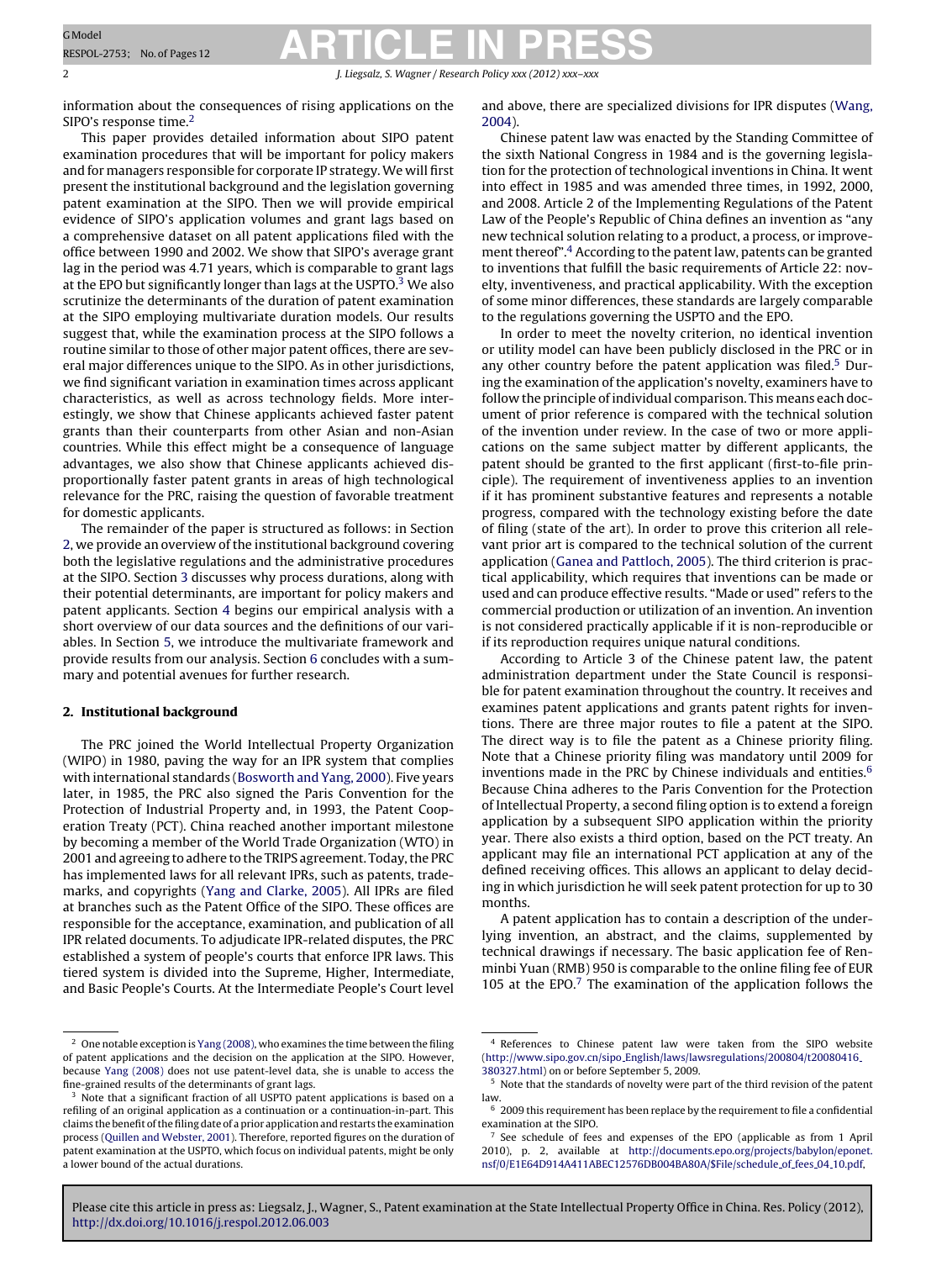J. Liegsalz, S. Wagner / Research Policy xxx (2012) xxx

<span id="page-2-0"></span>

**Fig. 1.** Patent examination process at the SIPO from 2001.8

procedural steps depicted in Fig. 1. During examination, an applicant may amend an application as long as the amendments are within the scope of the documents submitted initially. The applicant may withdraw the application at any time during examination. If the invention fulfills the basic formality requirements, it will be classified according to the International Patent Classification (IPC) by the patent examiner. Eighteen months after its filing, the application will be published; publication may also take place earlier at the applicant's request.

Within 3 years after the filing, the applicant may request a substantive examination of the filed patent invention. The fee for requesting substantive examination is RMB 2500. If the applicant fails to make the request, the application is considered withdrawn by the applicant. If the examination proceeds and the examiner finds that the invention is not in line with Chinese patent law, the SIPO must notify the applicant. The applicant will then have an opportunity – within a certain time limit – to amend the application and to correct the defects that led to the preliminary decision. If the examiner judges the amended application is still non-conforming, it will be rejected. Any applications, original or amended, that meet the legal requirements of patentability will be granted. The SIPO issues these a patent certificate and registers and publishes the granted patent.

If the application is not rejected or invalidated, the patent right will be in effect for up to 20 years after the priority date, provided the applicant pays its renewal fees. Renewal fees and annual and increase over time, from RMB 900 in the first 3 years to RMB 8000 during the 16th year. $9$  In the case of a refused application, the applicant may request a re-examination by the SIPO Patent Re-Examination Board or file a direct judicial appeal. The first administrative or judicial decision can be appealed up to two times, per Chinese law. Once a patent is granted, Chinese patent law allows any party to ask the SIPO Patent Re-Examination Board to invalidate the patent. The Re-Examination Board has the option to maintain the patent as granted, revoke the patent, or maintain the patent in an amended form. Another judicial proceeding can be initiated if either party is not satisfied with the Re-Examination Board's decision [\(Yasong](#page-11-0) [and](#page-11-0) [Connor,](#page-11-0) [2008\).](#page-11-0)

#### **3. The duration of patent examination**

The duration of patent examination is of interest to patent applicants and third parties alike. The uncertainty regarding whether an application will lead to a patent grant is relieved only after a patent office reaches its final decision. In addition, the claims (and therefore the protective scope) of a patent are often altered during the examination process. Only after a grant does the final delineation of a patent become known. Patent applicants usually prefer examinations of a shorter duration because investment decisions that depend on patent protection usually proceed only after a patent is granted and delineated ([Regibeau](#page-10-0) [and](#page-10-0) [Rockett,](#page-10-0) [2003\).](#page-10-0) Rapid patent grants are also beneficial because patent grants make licensing deals more likely to occur ([Gans](#page-10-0) et [al.,](#page-10-0) [2009\).](#page-10-0) As a result, obtaining fast patent grants is treated as a valuable organizational capability

latest access on 18th October 2011. An overview on the fees at the SIPO can be found in [Yu](#page-11-0) [\(2010\).](#page-11-0)

<sup>8</sup> According to [Yasong](#page-11-0) [and](#page-11-0) [Connor](#page-11-0) [\(2008\)](#page-11-0) and the EPO website [\(http://www.epo.org/patents/patent-information/east-asian/helpdesk/china/](http://www.epo.org/patents/patent-information/east-asian/helpdesk/china/grant.html) [grant.html](http://www.epo.org/patents/patent-information/east-asian/helpdesk/china/grant.html)), last visited December 19, 2008. Applicants may also withdraw their application any time before a patent is granted.

<sup>&</sup>lt;sup>9</sup> The annuities at the SIPO are lower compared to the EPO. However, the SIPO fees are increasing more steeply up to the 16th year whereas at the EPO the fees only increase up to the 10th year.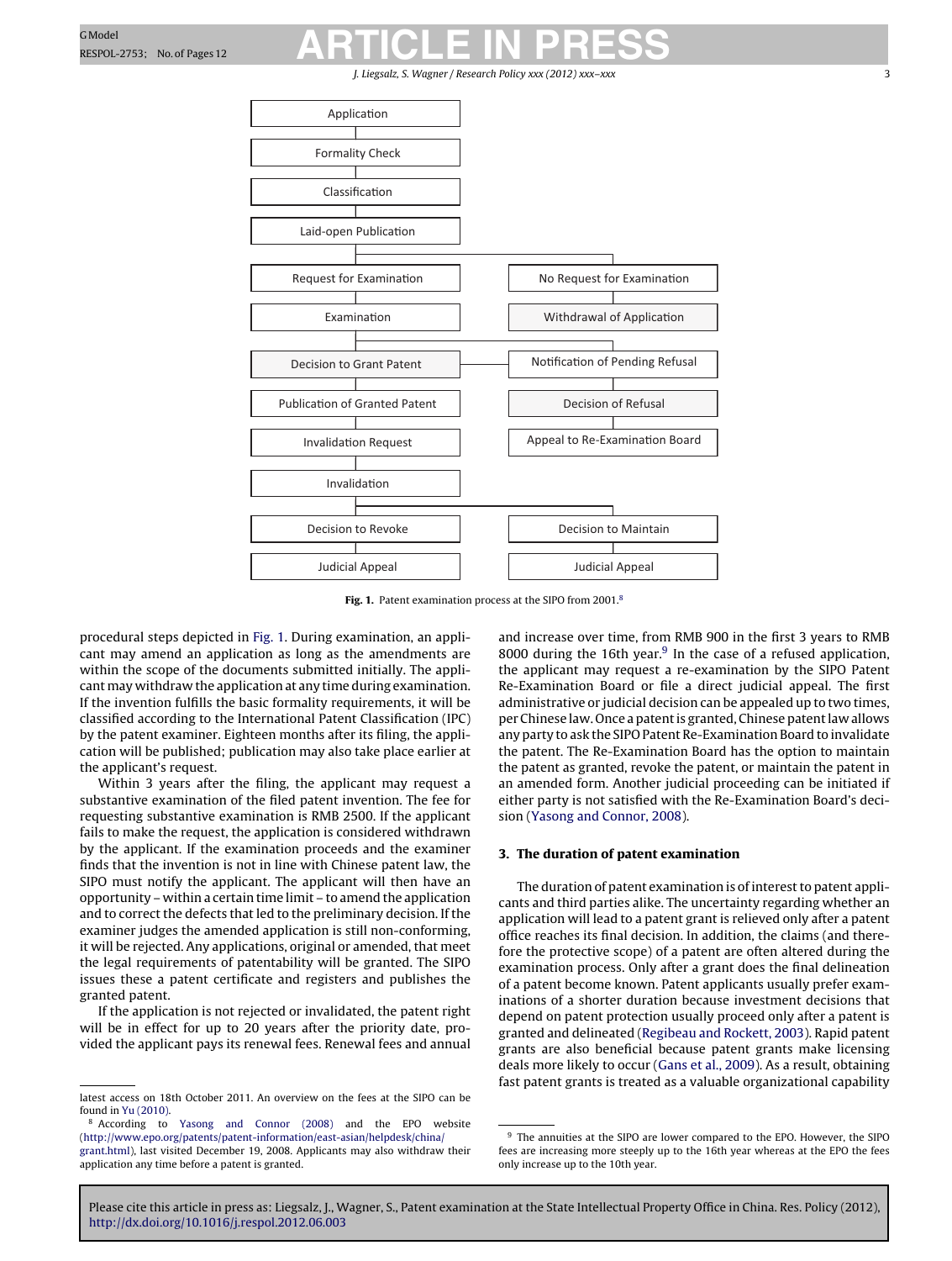<span id="page-3-0"></span>4 J. Liegsalz, S. Wagner / Research Policy *xxx (2012) xxx–xxx*

in the strategy literature [\(Reitzig](#page-10-0) [and](#page-10-0) [Puranam,](#page-10-0) [2009\).](#page-10-0)<sup>10</sup> Shorter durations are preferable to third parties, as well, because a patent decision is necessary to determine if their own products are at risk of infringement and costly litigation.

Against this backdrop, firms need to have a profound understanding of the procedures and the determinants of pendency times to optimize their patent filing strategies. Empirical studies have identified determinants of grant lags at the most important international patent offices, including the EPO [\(Harhoff](#page-10-0) [and](#page-10-0) [Wagner,](#page-10-0) [2009;](#page-10-0) [Van](#page-10-0) [Zeebroeck,](#page-10-0) [2007\),](#page-10-0) the USPTO ([Popp](#page-10-0) et [al.,](#page-10-0) [2003;](#page-10-0) [Regibeau](#page-10-0) [and](#page-10-0) [Rockett,](#page-10-0) [2003\)](#page-10-0) and the JPO ([Kotabe](#page-10-0) [\(1992\)](#page-10-0) compares patent examination at the JPO with the USPTO). These studies demonstrate that the duration of patent examination is related to the complexity and the voluminosity of the examination task as well as to institutional characteristics (such as the application path chosen), patent office capacity, applicant behavior and characteristics, and nationality.

Despite the growing importance of the SIPO, there is little evidence about the determinants of the duration of patent examination in China. A notable exception is [Yang](#page-11-0) [\(2008\)](#page-11-0) who compares grant rates and the duration of patent examination at the USPTO and the SIPO. Employing a simple lagged-regression approach distinguishing Chinese and non-Chinese applicants, she finds evidence that domestic applicants achieved higher grant rates and less volatile durations than foreign applicants at the SIPO in 1985–2002.11 [Yang](#page-11-0) [\(2008,](#page-11-0) [p.](#page-11-0) [1044\)](#page-11-0) concludes that "domestic applicants are more favored than foreign applicants." Her findings add to previous literature scrutinizing the duration and outcomes of examination procedures at international patent offices. Favorable outcomes for domestic applicants have been reported by [Kotabe](#page-10-0) [\(1992\)](#page-10-0) who shows that domestic applicants achieved shorter pendency times at the JPO and higher grant rates at the USPTO. Additional evidence of preferential treatment for domestic applicants is mixed, however. Treating the country of origin as a control variable, [Popp](#page-10-0) et [al.](#page-10-0) [\(2003,](#page-10-0) [p.](#page-10-0) [26\)](#page-10-0) find that foreign applications take longer to be processed at the USPTO but also that among "patents that naturally take a long time, domestic patents take longer than foreign ones". Similarly, [Harhoff](#page-10-0) [and](#page-10-0) [Wagner](#page-10-0) [\(2009\)](#page-10-0) find that German and UK applicants achieved fastest grant decisions at the EPO but that German applicants needed to wait longer for negative decisions regarding their patent applications. While the time discrepancy between domestic and non-domestic patent application lags has been explained as a result of "discrimination" by the patent office [\(Kotabe,](#page-10-0) [1992;](#page-10-0) [Yang,](#page-10-0) [2008\)](#page-10-0) or "disharmony in international patent office decisions" (Jensen et [al.,](#page-10-0) [2006\),](#page-10-0) patent offices and some scholars have rejected this assertion ([Katznelson,](#page-10-0) [2007\).](#page-10-0)

In this paper, we revisit the duration of patent examination at the SIPO using a wider set of explanatory variables than existing studies, and employ a micro-econometric approach that operates on the patent level. In addition to the question of whether domestic (Chinese) applicants achieve faster patent grants than foreign applicants, we are able to draw a more detailed picture of the SIPO's examination procedure. We include additional applicant characteristics, such as measures related to patent applicants' familiarity

with the Chinese patent system and their focus on the Chinese market. This is important because applicants with a clear China focus can be expected to possess superior skills in managing the application process at the SIPO, thereby achieving faster patent grants. Moreover, we include a measure of the importance of a technology field for the PRC because, if there is discrimination of domestic applicants, one could expect its effect to be more pronounced in areas that China regards as important. We also control for characteristics of the patent application itself. This includes variables related to the voluminosity and the complexity of the examination task as well as the application path chosen by the applicant. Finally, we consider the impact of structural differences across technology fields on the duration of patent examination, which might emerge from differences in the workload situations of examiners. We account for this in the multivariate framework.

#### **4. Data description**

#### 4.1. Data sources and variable definitions

Our empirical study is based on a worldwide patent database provided by the EPO (PATSTAT).<sup>12</sup> The dataset used for this study contains information based on the April 2008 version of PATSTAT and covers all 443,533 patent applications filed at the SIPO between 1990 and 2002.<sup>13</sup> For the population of 443,533 applications two subgroups of patents were identified: (i) SIPO patent applications with equivalent filings at the USPTO (190,429 applications) and (ii) SIPO patents with equivalent filings at the EPO (188,388 applications). Identifying USPTO and EPO equivalents allows us to augment the initial data on SIPO applications with patent indicators such as patent citations and references, which are not reported for SIPO applications within PATSTAT or other available databases. We include those measures derived from the USPTO/EPO equivalent filings in our analyses as proxies for the characteristics of the SIPO applications. Based on this data, we compute variables at the level of the individual patent, at the applicant level, and at the level of the technology area to which each patent application belongs.

#### 4.1.1. Dependent variable

4.1.1.1. Grant lag. Grant lag is defined as the duration, in years, between the date of filing at the SIPO and the final decision to grant a patent on the respective application. PATSTAT allows us to identify the publication of the grant decision.<sup>14</sup> It should be noted that, for patents without a grant decision reported in PATSTAT April 2008, we cannot distinguish between applications that are still under examination and applications that have left the examination process (because of rejection by an examiner or because the applicant withdrew the application).

<sup>&</sup>lt;sup>10</sup> Patent applicants sometimes try to drag out final decisions on patent applications in order to maintain uncertainty for their competitors. This strategy has been referred to as "submarine patents". [Stevnsborg](#page-10-0) [and](#page-10-0) [van](#page-10-0) [Pottelsberghe](#page-10-0) [de](#page-10-0) [la](#page-10-0) [Potterie](#page-10-0) [\(2007\)](#page-10-0) contains a comprehensive overview on different patent filing strategies at the EPO.

<sup>&</sup>lt;sup>11</sup> While this finding is remarkable in itself it should be noted that [Yang's](#page-11-0) [\(2008\)](#page-11-0) data contain information on grant lags and the nationality of the applicants only and therefore does not allow controlling for alternative determinants that have been shown to influence examination times in previous literature. Moreover, the lagged regression approach chosen by [Yang](#page-11-0) [\(2008\)](#page-11-0) does not use grant lags of individual patent applications but only compares the number of applications relative to the number of grants in different cohorts.

<sup>&</sup>lt;sup>12</sup> While there are a multitude of data sources for patent applications filed at the SIPO, we chose PATSTAT because it appears to be the most comprehensive database for Chinese patents. For more information about PAT-STAT, see [http://www.epo.org/patents/patent-information/raw-data/test/product-](http://www.epo.org/patents/patent-information/raw-data/test/product-14-24.html)14-24.html. Our latest visit was September 3, 2010.

<sup>&</sup>lt;sup>13</sup> As we include the number of citations a patent receives within 5 years of its initial application, we must limit our observation period to the years before 2003. This restriction also reduces the number of applications in our sample that are still awaiting a grant decision.

<sup>&</sup>lt;sup>14</sup> The SIPO classifies patent documents as Unexamined Patent Publication (A -Gōngkāi), Examined Patent Publication before 1993 (B – Shěndìng Gōnggào), and Granted Patent Publication since 1993 ( $C - S$ hòuquán Gōnggào). Similar to the studies of the USPTO [\(Popp](#page-10-0) et [al.,](#page-10-0) [2003;](#page-10-0) [Regibeau](#page-10-0) [and](#page-10-0) [Rockett,](#page-10-0) [2003\),](#page-10-0) it is impossible to distinguish whether a patent application is still pending or whether it has already been withdrawn (by the applicant) or rejected (by the examiner). Reducing the observation period to the years before 2003 allows us to reduce the rate of pending cases in the sample.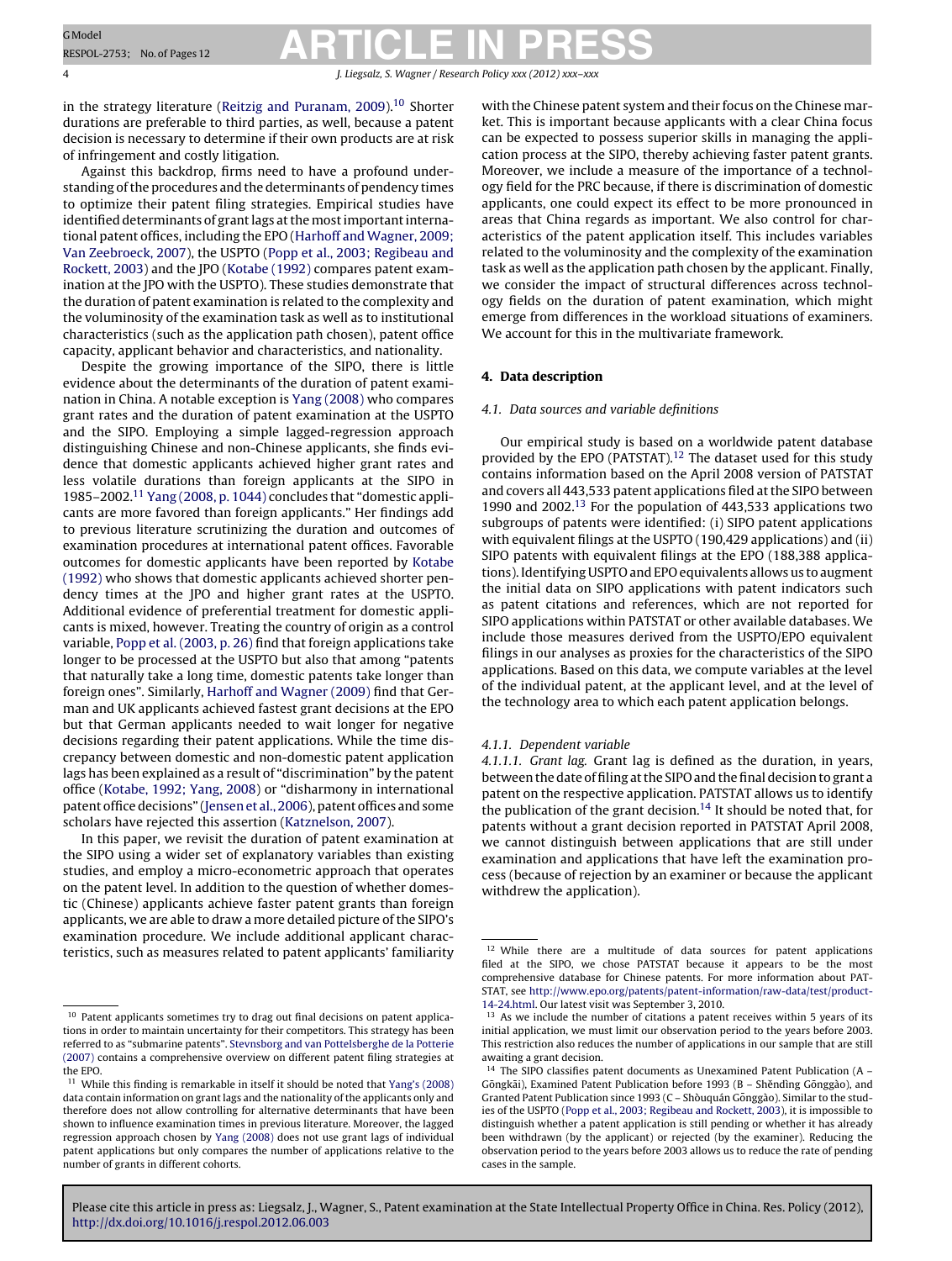#### J. Liegsalz, S. Wagner / Research Policy *xxx (2012) xxx–xxx* 5

#### 4.1.2. Independent variables

4.1.2.1. Applicant characteristics. Size (global annual patent applications per applicant). As a measure of size, the number of global patent applications per applicant is computed annually based on all patent families contained in PATSTAT for a given applicant. We include the number of global annual patent applications per applicant in log form.

Years of experience with the SIPO. We compute the years of experience an applicant has with the SIPO as the difference between the last year of our observational period (2002) and the year an applicant filed his first patent application at the SIPO.

China focus. We define the China focus of an applicant as the number of patent applications filed in China relative to all patent applications an applicant filed in the same year.

Country of origin. We control for the country of origin of patent applicants. In particular, we distinguish the largest five groups of applicants by including dummy variables for Chinese, German, Japanese, Korean, and US applicants in the regression analyses and treating the remaining applicants as the reference group.

#### 4.1.3. Variables characterizing technology areas

4.1.3.1. Revealed Technological Advantage (RTA). Technology areas are of varying importance for nations. [Soete](#page-10-0) [and](#page-10-0) [Wyatt](#page-10-0) [\(1983\)](#page-10-0) propose the Revealed Technological Advantage index (RTA) as a measure of a nation's advantage regarding its patenting activities relative to other nations.15 Based on their work, we define China's Revealed Technological Advantage (RTA CN) in technology area i and year t as

$$
RTA\_{CNit} = \frac{PAT\_{CNit}}{PAT_{it}} / \sum_{i} PAT_{it}
$$
\n(1)

where  $PAT$ <sub>c</sub> $CN_{it}$  is the number of patents grants to Chinese applicants in technology area i (we use an updated version of [OECD's](#page-10-0) [\(1994\)](#page-10-0) technology classification distinguishing 30 different technologies) in year t and  $PAT_{it}$  is the number of all patent grants at the SIPO. When RTA\_CN is larger than one it indicates that China has a relative technological advantage over other nations in a given technology area i since a larger-than-average share of patents granted to Chinese applicants falls in that area.

4.1.3.2. Growth of applications in a technology area. [Harhoff](#page-10-0) [and](#page-10-0) [Wagner](#page-10-0) [\(2009\)](#page-10-0) demonstrate that the duration of patent examination is an increasing function of the workload (number of pending patent applications per patent examiner). Since there is no detailed information available about the number of patent examiners at the SIPO, we capture workload effects with the annual growth rate of patent applications filed in 30 technology areas. As the number of examiners should be inflexible in the short run, it is reasonable to expect an increase in the number of applications to be directly related to examiner workloads. We expect a higher application growth rate to be associated with patent examinations of longer duration.

#### 4.1.4. Patent characteristics for all SIPO patent applications in our sample

4.1.4.1. Family size. According to the Paris Convention for the Protection of Industrial Property, applicants can use their priority patent applications to file further applications in other countries within the priority year. We compute the family size of a patent as the number of states in which an application was filed.

4.1.4.2. PCT application. A dummy variable indicates whether a patent family contains an international patent application.

4.1.4.3. Number of International Patent Classification (IPC) assignments. The SIPO uses the IPC classification scheme to classify each patent application into one or more technology areas. We use the number of different 4-digit IPC subclasses to which a patent has been assigned as a measure of patent scope and the complexity of patent examination.

#### 4.1.5. Additional variables available only for SIPO patents with USPTO or EPO equivalents

4.1.5.1. Number of claims. Each patent contains a set of claims that marks the boundaries of the patent. The number of claims indicates the voluminosity of the examination task; it has been shown that a larger number of claims leads to an increase in the time needed for examination. Moreover, the number of claims significantly increased over the last years ([Van](#page-10-0) [Zeebroeck](#page-10-0) et [al.,](#page-10-0) [2009\).](#page-10-0)

4.1.5.2. References to patent literature/non-patent literature. During the process of patent examination, the patent examiner includes references to older patents and to non-patent literature that contain the state of the art relevant to determine the novelty of an invention. For the subsamples of SIPO applications with USPTO or EPO equivalents, we proxy for the complexity of the examination task using the number of references to patents and non-patent literature contained in a SIPO application's USPTO/EPO equivalents. It can be expected that a larger number of backward references requires more time and effort from the examiner and should therefore be related to longer pendency ([Popp](#page-10-0) et [al.,](#page-10-0) [2003;](#page-10-0) [Harhoff](#page-10-0) [and](#page-10-0) [Wagner,](#page-10-0) [2009\).](#page-10-0)

4.1.5.3. Forward citations. Along with information on patent and non-patent literature references, it is also important to know how frequently a patent is cited by other patents. Numerous studies have established a close link between the number of citations a patent receives and the commercial value of the underlying invention [\(Trajtenberg,](#page-10-0) [1990;](#page-10-0) [Harhoff](#page-10-0) et [al.,](#page-10-0) [2003\).](#page-10-0) Since early applications have the opportunity to be cited more often, we limit the number of EPO and USPTO forward citations to those made within 5 years of the application date.

#### 4.2. Descriptive statistics

We present descriptive statistics for filing trends at the SIPO between 1990 and 2002. As shown in [Fig.](#page-5-0) 2, the number of patent applications and grants increased steadily in recent years, with a particularly steep increase after China joined the WTO in 2001.

Between 1990 and 2002, the average grant rate for all SIPO patent applications was 52.7%. [Table](#page-5-0) 1 shows considerable variation in the grant ratios among applicants from different nations, as also reported by [Yang](#page-11-0) [\(2008\).](#page-11-0) Comparing the countries with the most frequent foreign applications at the SIPO demonstrates that Japanese and South Korean applicants show considerably higher grant rates than applicants from the US, Germany, and other non-Chinese countries.16 Interestingly, the grant rate for Chinese applicants increased from 23% in 1990 to more than 50% in 2002. The average SIPO patent had a grant lag of 4.71 years.<sup>17</sup> Note that

<sup>&</sup>lt;sup>15</sup> The RTA index has been applied frequently in the management and economics literatures (see, e.g., [Patel](#page-10-0) [and](#page-10-0) [Pavitt,](#page-10-0) [1987;](#page-10-0) [Paci](#page-10-0) [and](#page-10-0) [Usai,](#page-10-0) [2000;](#page-10-0) [Cantwell](#page-10-0) [and](#page-10-0) [Iammarino,](#page-10-0) [2000\).](#page-10-0)

<sup>16</sup> More than 96.5% of the SIPO applications between 1990 and 2002 were filed by Chinese, Japanese, South Korean, U.S., German, and other European applicants.

The U.S. and EP subgroups show only slightly longer examination periods of 5.08 and 5.20 years, respectively. Comprehensive descriptive statistics for the two subsets of SIPO applications with USPTO/EPO equivalents are not reported here but can be obtained from the authors upon request.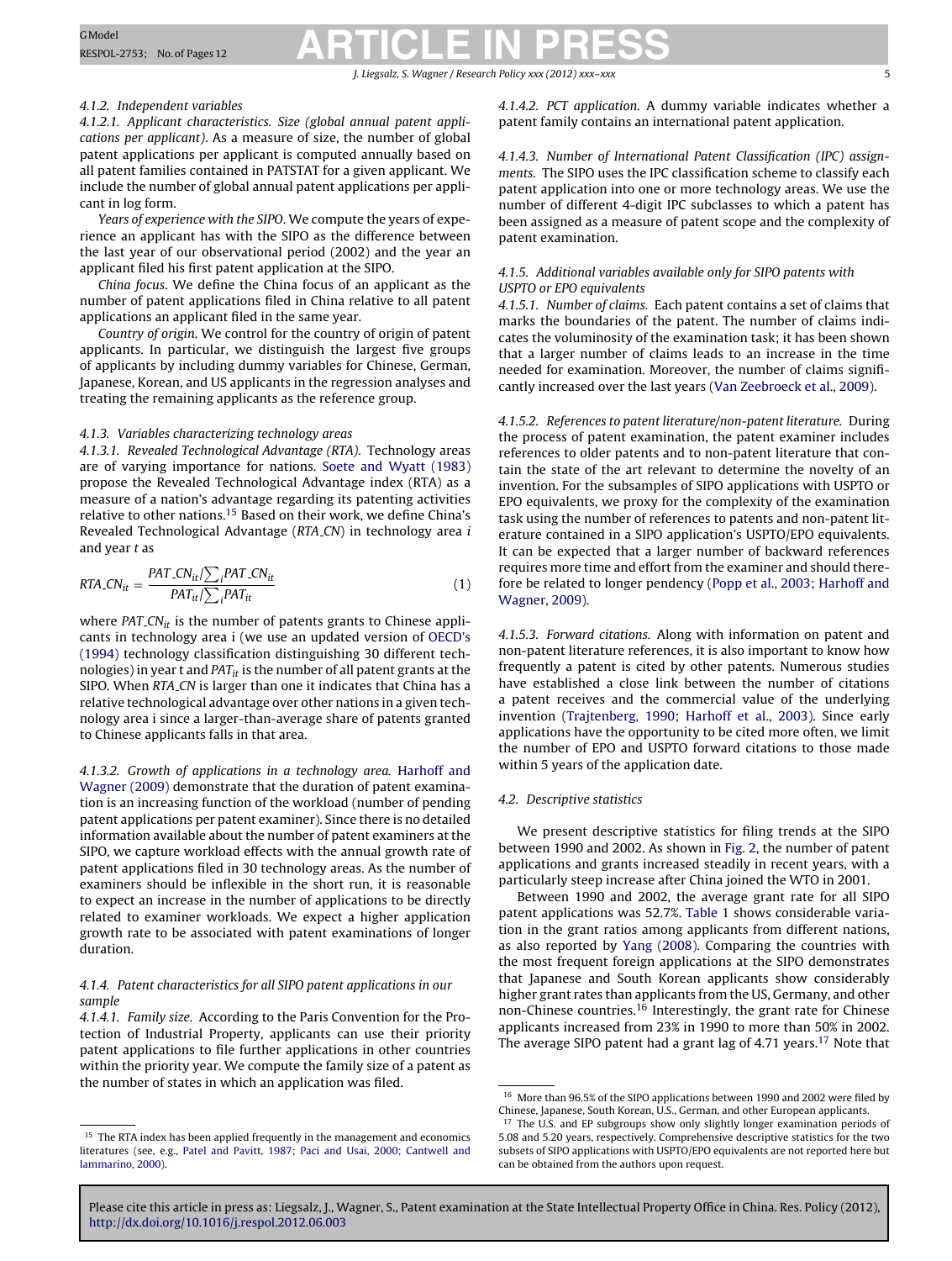<span id="page-5-0"></span>6 J. Liegsalz, S. Wagner / Research Policy *xxx (2012) xxx–xxx*



**Fig. 2.** SIPO patent applications and grants (1990–2002).

| Table 1                                                      |  |
|--------------------------------------------------------------|--|
| Patent applications filed at the SIPO by applicants country. |  |

| Applicant country | No. of patent<br>applications<br>$(1990 - 2002)$ | Average annual no.<br>of patent<br>applications | Average annual<br>growth rate of<br>applications | Granted<br>patents<br>(1990–2002) | Average annual no.<br>of granted patents | Average annual<br>grant ratio % | Average annual<br>grant lag in years |
|-------------------|--------------------------------------------------|-------------------------------------------------|--------------------------------------------------|-----------------------------------|------------------------------------------|---------------------------------|--------------------------------------|
| China             | 177.911                                          | 13.685                                          | 19.48%                                           | 75.922                            | 5840                                     | 38.48%                          | 4.10                                 |
| Germany           | 26.744                                           | 2057                                            | 24.12%                                           | 16.307                            | 1254                                     | 59.50%                          | 5.13                                 |
| Japan             | 83.815                                           | 6447                                            | 33.08%                                           | 60.023                            | 4617                                     | 72.93%                          | 5.15                                 |
| Korea             | 16.215                                           | 1247                                            | 38.32%                                           | 10.801                            | 831                                      | 67.51%                          | 5.07                                 |
| <b>US</b>         | 70.191                                           | 5399                                            | 18.55%                                           | 35,808                            | 2754                                     | 52.16%                          | 5.28                                 |
| Other             | 68.657                                           | 5281                                            | 21.69%                                           | 40.512                            | 3116                                     | 59.38%                          | 5.12                                 |
| Total             | 443.533                                          | 34.118                                          | 23.21%                                           | 239.373                           | 18.413                                   | 52.72%                          | 4.71                                 |

Chinese applicants achieved the fastest grants when compared to non-Chinese applicants.

[Table](#page-6-0) 2 lists differences across technology areas. The total number of patent applications between 1990 and 2002 varied from around 1000 applications in Nuclear Engineering or Space Technology and Weapons to more than 30,000 applications in areas such as Electrical Machinery or Pharmaceuticals and Cosmetics. Interestingly, the Revealed Technological Advantage (as defined above) based on the 30 [OECD](#page-10-0) [\(1994\)](#page-10-0) technology areas (and matched to the revised Catalogue of Industries for Guiding Foreign Investment 2004) broadly coincided with economic areas that the Chinese had designated highly important or had restricted using governmental guidelines (see [Table](#page-6-0) 2). The areas Agriculture and Food Chemistry, as well as Agriculture and Food Processing, for instance, exhibited the highest RTA values of all industries. This is in line with findings by [Maskus](#page-10-0) [\(2004\)](#page-10-0) and suggests that the Chinese government tried to control agricultural industries in order to secure its food supply and to maintain a certain level of competition. Regarding grant lags, [Table](#page-6-0) 2 shows considerable variation across technology fields. For instance, Materials and Metallurgy show the shortest grant lags, with an average of 4.25 years, while grants in Biotechnology took an average of 5.24 years. It is noteworthy that there is a significant negative correlation (-0.21) between the duration of patent examination and the Revealed Technological Advantage, indicating that patent examination takes less time in areas where Chinese applicants have a relative advantage. In the multivariate analysis of the subsequent section, we try to disentangle whether this is simply a consequence of a high share of Chinese applicants (who achieve faster patent grants) or whether, after controlling for applicants' origins, examination in those areas simply required less time.

[Table](#page-6-0) 3 reports the most important trends for patenting activities at the SIPO on an annual basis. Strikingly, the grant ratio over time exhibits the shape of an inverted U-curve. Starting in 1990, grant ratios increased until the mid-1990s and then decreased slightly afterward. We observe a similar development for examination times. Beginning with an average grant lag of 5 years, the examination time for granted patents extended to 6 years in the mid-1990s and decreased to about 4 years in 2002.18 A closer look at the patent characteristics at the SIPO reveals patterns similar to most international patent offices. In particular, the share of PCT applications rose continuously from 4.84% in 1990 to more than 30% in 2002. [Harhoff](#page-10-0) [and](#page-10-0) [Wagner](#page-10-0) [\(2009\)](#page-10-0) have reported a similar development at the EPO. Not surprisingly, there was a strong increase in applications after China signed the PCT treaty in 1993, making it easier for applicants to transfer PCT applications to the SIPO. In 2002, more than 30% of all SIPO patents and more than 60% of patents within the US and EP groups had a PCT filing within their patent family. The number of IPC assignments has been quite stable over time, with an average of 4.99 different IPC classes on patent applications. The average yearly number of global patent applications by an applicant increased steadily after 1993 and exhibited a steeper increase after 2001, reflecting a general surge in patenting activities after that year around the globe.

 $^{18}\,$  One major argument for this trend can be found in the low workforce at the SIPO during the 1990s. The strong recruitment of examiners in the late 1990s and 2000s, as well as the implementation of supporting systems for examiners, certainly contributed to the shortening of grant lags. The decrease in grant lags for SIPO patents might also be caused by the censoring of data. However, shortening the observation period to 1990–2000 creates no considerable changes in our findings.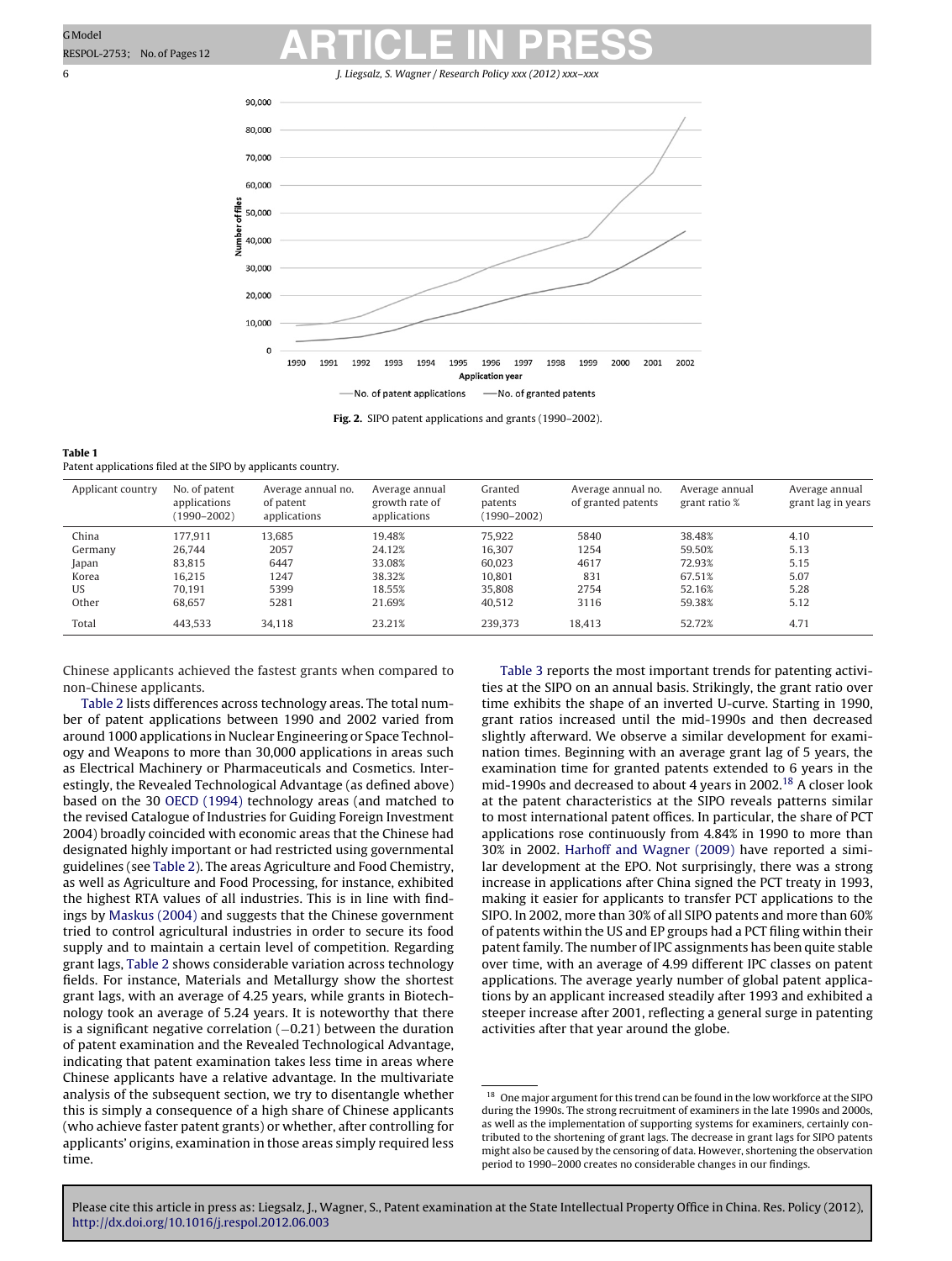J. Liegsalz, S. Wagner / Research Policy *xxx* (2012) xxx

#### <span id="page-6-0"></span>**Table 2**

Grant ratios and lags across technological areas (all SIPO applications, 1990–2002).

| Area name                               | No. of patent<br>applications <sup>a</sup> | No. of granted<br>patents <sup>a</sup> | Grant<br>ratio % | Min. grant lag<br>in years | Average grant<br>lag in years | Max. grant lag<br>in years | <b>Chinese RTA</b><br>index | FDI catalogue<br>2004 <sup>b</sup> |
|-----------------------------------------|--------------------------------------------|----------------------------------------|------------------|----------------------------|-------------------------------|----------------------------|-----------------------------|------------------------------------|
| Electr. Machinery, Electrical Energy    | 30,323                                     | 18,612                                 | 61.38            | 1.14                       | 4.75                          | 13.77                      | 0.62                        | E                                  |
| Audiovisual Technology                  | 17,402                                     | 10,942                                 | 62.88            | 1.21                       | 5.03                          | 12.63                      | 0.41                        | N/A                                |
| Telecommunications                      | 37,354                                     | 21,368                                 | 57.20            | 1.09                       | 4.93                          | 12.72                      | 0.49                        | E/R/P                              |
| <b>Information Technology</b>           | 23,929                                     | 12,383                                 | 51.75            | 1.09                       | 4.95                          | 15.19                      | 0.73                        | (E)                                |
| Semiconductors                          | 10,924                                     | 7315                                   | 66.96            | 1.34                       | 4.70                          | 11.72                      | 0.55                        | (E)                                |
| Optics                                  | 12,985                                     | 7885                                   | 60.73            | 1.43                       | 4.78                          | 12.20                      | 0.49                        | E                                  |
| Analysis, Measurement, Control<br>Tech. | 19,385                                     | 10,297                                 | 53.12            | 1.05                       | 4.83                          | 12.67                      | 0.80                        | (E)                                |
| <b>Medical Technology</b>               | 13,532                                     | 5993                                   | 44.29            | 1.33                       | 5.22                          | 15.33                      | 0.97                        | E/R/P                              |
| Nuclear Engineering                     | 1000                                       | 617                                    | 61.76            | 1.66                       | 4.91                          | 11.06                      | 0.59                        | E                                  |
| Organic Fine Chemistry                  | 22,577                                     | 12,439                                 | 55.09            | 1.21                       | 4.98                          | 13.37                      | 0.89                        | E                                  |
| Macromolecular Chem., Polymers          | 17,568                                     | 10,365                                 | 59.00            | 1.11                       | 4.82                          | 12.40                      | 0.78                        | N/A                                |
| Pharmaceuticals, Cosmetics              | 30,312                                     | 14,721                                 | 48.57            | 1.21                       | 4.86                          | 13.17                      | 1.13                        | E/R/P                              |
| Biotechnology                           | 9376                                       | 3584                                   | 38.23            | 1.21                       | 5.24                          | 13.37                      | 1.21                        | N/A                                |
| Agriculture, Food Chem.                 | 17,527                                     | 5984                                   | 34.14            | 1.22                       | 4.30                          | 11.18                      | 1.86                        | E/R/P                              |
| Chem. & Petrol Ind., Basic Mat.         | 20,645                                     | 9989                                   | 48.38            | 1.16                       | 4.75                          | 13.02                      | 1.02                        | E/R                                |
| Chem.                                   |                                            |                                        |                  |                            |                               |                            |                             |                                    |
| Surface Technology, Coating             | 8066                                       | 4741                                   | 58.78            | 1.19                       | 4.78                          | 12.84                      | 0.76                        | E                                  |
| Materials, Metallurgy                   | 17,666                                     | 10,196                                 | 57.72            | 1.05                       | 4.25                          | 11.33                      | 1.21                        | N/A                                |
| <b>Chemical Engineering</b>             | 13,068                                     | 8261                                   | 63.21            | 1.17                       | 4.63                          | 12.36                      | 0.87                        | E/R                                |
| Mat. Proc., Textiles, Paper             | 18,042                                     | 9991                                   | 55.38            | 1.05                       | 4.73                          | 16.47                      | 0.78                        | E/R                                |
| Handling, Printing                      | 14,021                                     | 8978                                   | 64.03            | 1.05                       | 4.63                          | 12.96                      | 0.57                        | R                                  |
| Agricultural & Food Proc.               | 4666                                       | 2044                                   | 43.80            | 1.41                       | 4.49                          | 12.98                      | 1.41                        | E/R/P                              |
| Environmental Technology                | 4580                                       | 2284                                   | 49.86            | 1.22                       | 4.52                          | 11.23                      | 1.20                        | E                                  |
| <b>Machine Tools</b>                    | 9161                                       | 5497                                   | 60.00            | 1.20                       | 4.53                          | 11.49                      | 0.85                        | $\mathsf E$                        |
| Engines, Pumps, Turbines                | 9451                                       | 5177                                   | 54.77            | 1.16                       | 4.64                          | 13.13                      | 0.83                        | E                                  |
| Thermal Proc. & Apparatus               | 8968                                       | 4656                                   | 51.92            | 1.22                       | 4.87                          | 13.67                      | 1.00                        | $\mathsf E$                        |
| <b>Mechanical Elements</b>              | 8810                                       | 5163                                   | 58.60            | 1.18                       | 4.53                          | 12.84                      | 0.72                        | $\mathsf E$                        |
| Transport                               | 10,209                                     | 5118                                   | 50.13            | 1.03                       | 4.60                          | 12.82                      | 0.83                        | $\mathbf E$                        |
| Space Technology, Weapons               | 950                                        | 416                                    | 43.79            | 1.57                       | 4.65                          | 10.97                      | 1.10                        | P                                  |
| Consumer Goods & Equipment              | 19,463                                     | 8999                                   | 46.24            | 1.20                       | 4.83                          | 13.84                      | 0.95                        | N/A                                |
| Civil Eng., Building, Mining            | 11,574                                     | 5359                                   | 46.30            | 1.07                       | 4.58                          | 12.23                      | 1.23                        | R                                  |
| All SIPO Patent Applications            | 443,533                                    | 239,373                                | 54.97            | 1.03                       | 4.71                          | 16.47                      |                             |                                    |

<sup>a</sup> The number of patent applications and grants are weighted by the number of technology areas (one patent can fall into several technological areas).

**b** Classification of industries according to the revised Catalogue of Industries for Guiding Foreign Investment 2004 – E: encouraged; R: restricted; P: prohibited; N/A: not applicable. One industry can fall into several areas. As indicated by classification in brackets (e.g., (E)), some industries could only be roughly matched with the investment catalogue.

#### **Table 3** Yearly patent indicators of all SIPO patent applications (1990–2002).

| Application<br>year | No. of patent<br>applications | No. of granted<br>patents | Grant<br>ratio % | Average grant<br>lag in years | Family<br>size | Share of PCT<br>applications % | No. of IPC<br>classes | Average global<br>patent applications<br>per applicant | Average SIPO<br>patent applications<br>per applicant |
|---------------------|-------------------------------|---------------------------|------------------|-------------------------------|----------------|--------------------------------|-----------------------|--------------------------------------------------------|------------------------------------------------------|
| 1990                | 9227                          | 3378                      | 36.61            | 4.77                          | 4.39           | 4.84                           | 4.46                  | 7.16                                                   | 6.16                                                 |
| 1991                | 9968                          | 4079                      | 40.92            | 4.64                          | 3.99           | 7.35                           | 4.19                  | 6.69                                                   | 5.73                                                 |
| 1992                | 12,597                        | 5148                      | 40.87            | 4.89                          | 3.49           | 8.18                           | 3.96                  | 6.60                                                   | 5.85                                                 |
| 1993                | 17,264                        | 7447                      | 43.14            | 5.47                          | 3.78           | 12.40                          | 4.33                  | 11.78                                                  | 9.79                                                 |
| 1994                | 21,872                        | 11,156                    | 51.01            | 5.93                          | 4.56           | 22.58                          | 4.98                  | 22.05                                                  | 17.63                                                |
| 1995                | 25,477                        | 13.846                    | 54.35            | 6.05                          | 4.74           | 27.02                          | 5.17                  | 39.06                                                  | 32.45                                                |
| 1996                | 30,400                        | 17,152                    | 56.42            | 5.85                          | 4.64           | 29.09                          | 4.97                  | 56.00                                                  | 48.09                                                |
| 1997                | 34,381                        | 20,178                    | 58.69            | 5.47                          | 4.68           | 30.85                          | 4.94                  | 81.52                                                  | 69.69                                                |
| 1998                | 37,920                        | 22,477                    | 59.27            | 5.16                          | 4.74           | 34.86                          | 5.08                  | 92.36                                                  | 80.03                                                |
| 1999                | 41,400                        | 24,561                    | 59.33            | 4.76                          | 4.75           | 37.82                          | 5.34                  | 83.53                                                  | 70.59                                                |
| 2000                | 53,962                        | 30,151                    | 55.87            | 4.32                          | 4.21           | 33.71                          | 5.44                  | 113.17                                                 | 100.25                                               |
| 2001                | 64,477                        | 36.498                    | 56.61            | 4.00                          | 3.86           | 33.34                          | 5.18                  | 122.98                                                 | 98.90                                                |
| 2002                | 84,588                        | 43,302                    | 51.19            | 3.62                          | 3.21           | 31.41                          | 4.75                  | 157.10                                                 | 131.83                                               |
| Total               | 443,533                       | 239,373                   | 54.97            | 4.71                          | 4.14           | 29.48                          | 4.99                  | 91.71                                                  | 77.36                                                |

#### **5. Duration analysis**

#### 5.1. Model specification

Duration analysis has frequently been applied to study the duration of patent examination [\(Harhoff](#page-10-0) [and](#page-10-0) [Wagner,](#page-10-0) [2009;](#page-10-0) [Van](#page-10-0) [Zeebroeck,](#page-10-0) [2007\).](#page-10-0) In duration models, the survival function can be written as

 $S(t) = Pr(T \ge t)$  (2)

where 
$$
T
$$
 denotes a non-negative random variable representing the time until an event occurs. While the survival function describes how the risk for a certain event changes over time, the hazard function measures the instantaneous failure rate, also called the time-specific failure rate. This rate represents the probability of an event occurring at time  $t$  conditional on "survival", i.e., no occurrence of an event up to that time, and can be defined as

$$
\lambda(t) = \lim_{\Delta t \to 0} \frac{1}{\Delta t} Pr(t \le T < t + \Delta t | T \ge t) \tag{3}
$$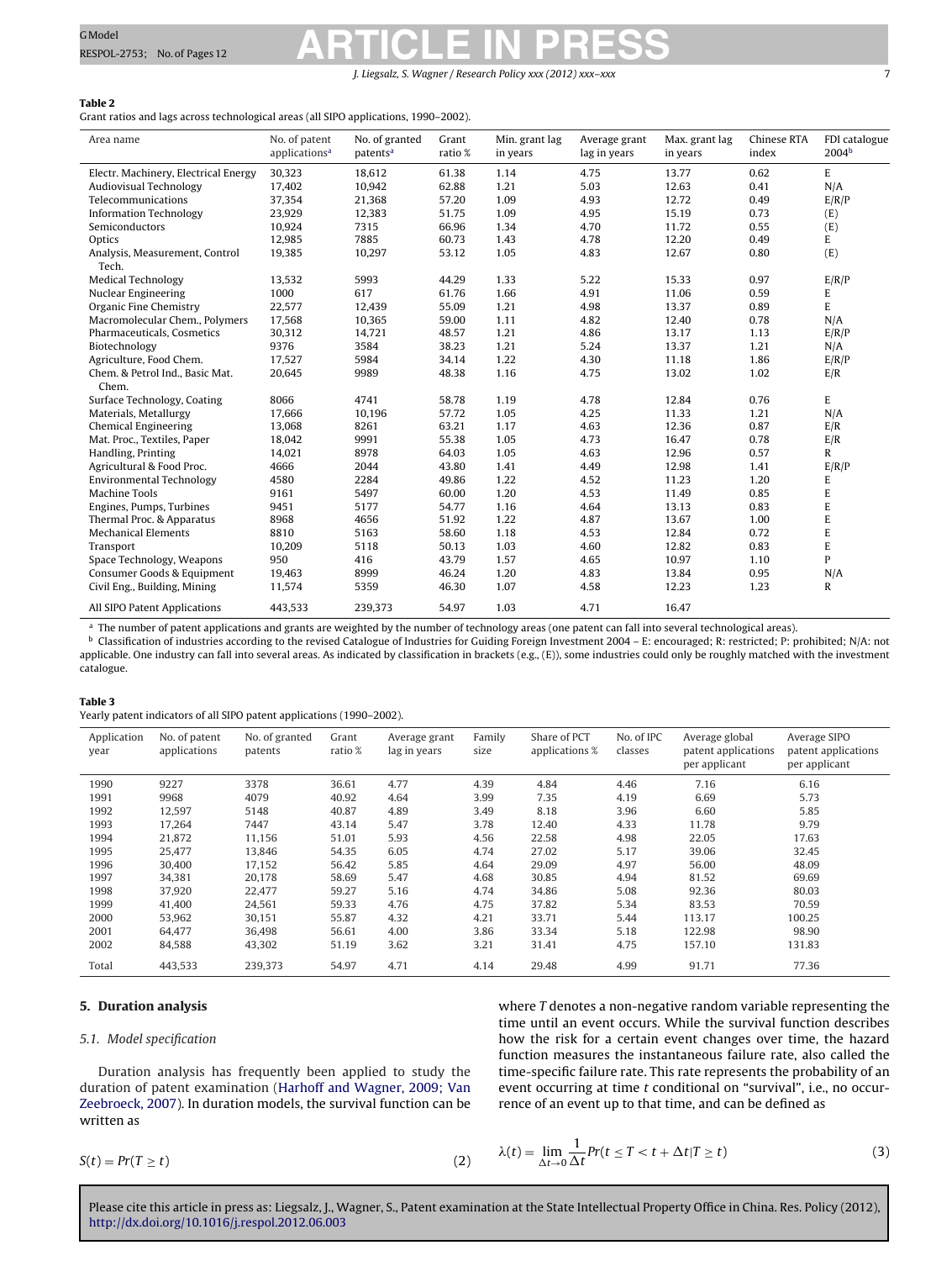8 **1. Liegsalz, S. Wagner / Research Policy** *xxx* **(2012)** *xxx* 

Since we are not interested in merely computing the survivor function, but in analyzing the relationship between survival times and a set of covariates, we introduce explanatory variables in a linear model where the hazard rate  $\lambda_i(t)$  for observation  $i$  is given by

$$
\lambda_i(t) = \exp(h(t) + \beta_1 z_{i1} + \dots + \beta_p z_{ip})
$$
\n(4)

where the variables  $z_1, \ldots, z_p$  are covariates. In this case, however, it is necessary to specify a baseline hazard rate  $h(t)$  as the point of reference if all covariates equal zero. [Cox](#page-10-0) [\(1972\)](#page-10-0) introduced the proportional hazard model in which the hazard rate  $\lambda_i(t,$  $z$ ) of observation *i* is given by

$$
\lambda_i(t, z) = \lambda_0(t) \exp(\beta_1 z_{i1} + \dots + \beta_p z_{ip})
$$
\n(5)

with  $\lambda_{0}(t)$  being an unspecified function and the covariates  $z_{1},...,z_{p}$ entering linearly. In cases where there is only one binary covariate vector  $z_1$ , the hazard rate is  $\lambda_0(t)$  if  $z_1$  = 0. When  $z_1$  = 1 the hazard rate equals

$$
\lambda(t, z_1) = \frac{\lambda_0(t) \exp(\beta_1)}{\lambda_0(t)}
$$
\n(6)

Dividing the hazard rate by  $\lambda_0(t)$  results in the exponentiated coefficient  $\beta_1$ . Accordingly, the hazard rate arises from the comparison of observations with  $z_1 = 1$  to those with  $z_1 = 0$ . With continuous covariates, the hazard rate represents the change in the time-specific failure rate associated with a one-unit increase in this variable. When more than one covariate is incorporated into a model, the hazard rate  $\beta_i$  measures the risk of failure across time for observations that differ on  $z_i$  ([Kalbfleisch](#page-10-0) [and](#page-10-0) [Prentice,](#page-10-0) [1980\).](#page-10-0)

It should be noted that we only observe the duration of examination for applications that were ultimately granted. For patents with no grant decision prior to April 2008, we cannot distinguish whether examination was ongoing or whether examination had ended in a withdrawal or rejection. Because it is not possible to know whether and when non-granted applications left the risk pool, we must exclude from the survival analysis all observations without a grant decision.<sup>19</sup> Granted patents may be systematically different from patents that were not granted, introducing a bias to the estimates in the proportional hazards model. In order to validate the findings from our survival analysis, we also report findings from a Heckman selection model [\(Heckman,](#page-10-0) [1979\)](#page-10-0) in which the first stage contains whether a patent grant is observed or not  $(0/1)$ and the second stage contains the duration of patent examination in years.20

#### 5.2. Results and discussion

We present the results from Cox proportional hazard models and, to confirm robustness, from Heckman selection models. The estimations were carried out for all SIPO patent applications and the two subsets of SIPO patents with USPTO/EPO equivalents from 1991 to 2002. (We exclude patent applications from 1990 because we compute the growth rate of applications filed in a given technology area starting from this year.) In a first step, we report a simple specification containing only the main effects of the explanatory variables. In a second step, we scrutinize whether there are different effects depending on applicants' countries of origin in those areas that are of particular relevance to China. To do this, we interact the Revealed Technological Advantage with the country dummy variables. All regressions contain year and technology area fixed effects, which are not reported but can be obtained from the authors upon request.

[Table](#page-8-0) 4 presents the coefficients from Cox proportional hazard regressions. Coefficients larger than zero increase the hazard rate and are therefore associated with shorter examination periods, and vice versa. Columns (1) and (2) contain results for the population of patent applications at the SIPO from 1991 to 2002. Most of the estimates are highly significant and carry the expected signs. In particular, we find that applicants characterized by a higher familiarity with the procedures at the SIPO (measured by their years of experience with the SIPO and a stronger China focus in their patenting activities) achieved faster patent grants. Column (1) of [Table](#page-8-0) 4 reveals that Asian applicants achieved significantly faster patent grants at the SIPO than applicants from Germany, the US, and the rest of the world (reference group).

Turning to the characteristics of the technology areas, we find that higher growth in patent applications was associated with longer grant lags. Column (1) also shows that the duration of patent examination in areas with high RTA indices was shorter than in other areas. This effect is driven primarily by Asian applicants (see Column 2): once we interact the dummy variables for Asian applicants with the RTA index, we find that Asian applicants enjoyed faster procedures in areas characterized by high RTA indices. Again, Chinese applicants had the largest advantage. At the same time, the baseline effect of the RTA index vanishes once we control for interaction effects, indicating that the SIPO does not prioritize certain areas but that acceleration seems to be driven mainly by an applicant's nationality. Interestingly, once we interact the RTA and the country dummy variables, we find that Korean and Japanese applicants achieved faster grants (compared to applicants from Germany, the US, and the rest of the world) only in areas with high RTA indices. Only Chinese applications were systematically processed faster across all areas. These findings were obtained after we controlled for important patent characteristics that influence grant lags: PCT applications were characterized by significantly longer examination times, which can be explained by institutional characteristics of the PCT application path ([Harhoff](#page-10-0) [and](#page-10-0) [Wagner,](#page-10-0) [2009\).](#page-10-0) Moreover, the higher the number of IPC classes on an application, the longer the duration of its examination. We argue that these applications are more complex to examine because they require a broader search of prior art. The effect of family size reduced duration by only a small magnitude.

We present additional estimations for the two subsets of SIPO patents in which we include the number of claims, references, and forward citations from their EPO/USPTO equivalents as a proxy for the complexity of the examination task (see Columns 3–8). Adding further controls for the voluminosity and complexity of the examination task does not change most of the findings described above. With regard to country effects, we find some variation across the subsamples. For patents with EPO equivalents, we find no changes compared to the results from the overall sample (see Column 5): Chinese applicants enjoyed the fastest patent grants across all technologies, followed by Korean applicants. Regarding the subsample of SIPO patents with USPTO equivalents, we find minor differences for all SIPO patents with regard to the effect of applicants' nationalities: Chinese applicants enjoyed the fastest patents grants across all technology areas (see the base effect of Chinese applicant in Column 8); only in areas characterized by RTA indexes above 1.28 did Korean applicants achieve faster grants.

[Table](#page-9-0) 5 contains results from the second stage of a Heckman selection model ([Heckman,](#page-10-0) [1979\),](#page-10-0) which we estimate as a

<sup>&</sup>lt;sup>19</sup> If we observed withdrawals and rejections, we could treat those applications either as censored cases or use estimated competing risks models to determine the influence of the independent variables on the duration of examination leading to the different outcomes (grant, withdrawal, rejection).

<sup>&</sup>lt;sup>20</sup> Note that the second stage of the selection model is an OLS-type regression that assumes a normally distributed dependent variable. Strictly speaking, the duration of patent examination is not normally distributed, as it is non-negative by definition. However, the normal distribution is a good first approximation for the observed duration data.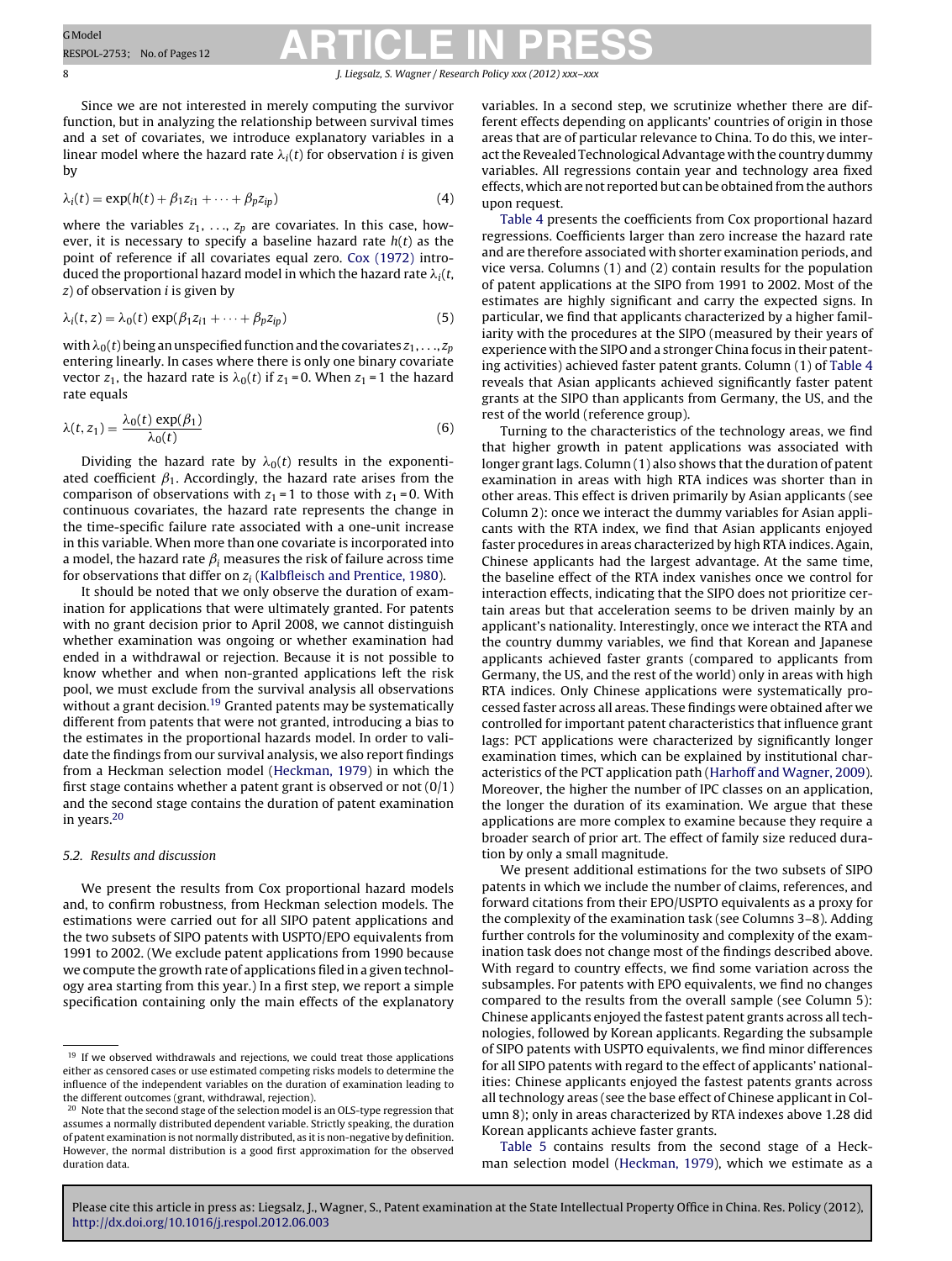J. Liegsalz, S. Wagner / Research Policy *xxx (2012) xxx–xxx* 9

#### <span id="page-8-0"></span>**Table 4**

Estimation results of a Cox proportional hazards model for SIPO patent applications from 1991 to 2002.

| Duration until patent grant                    | SIPO patents           |                        | SIPO patents with EP equivalents             |                        |                       | SIPO patents with US equivalents |                        |                        |
|------------------------------------------------|------------------------|------------------------|----------------------------------------------|------------------------|-----------------------|----------------------------------|------------------------|------------------------|
|                                                | (1)                    | (2)                    | (3)                                          | (4)                    | (5)                   | (6)                              | (7)                    | (8)                    |
| Applicant characteristics                      |                        |                        |                                              |                        |                       |                                  |                        |                        |
| US applicant $(0/1)$                           | $-0.127$ **            | $-0.087**$             | $-0.160$ **                                  | $-0.136$ <sup>**</sup> | $-0.089$ **           | $-0.125$ **                      | $-0.091**$             | $-0.024$               |
|                                                | [0.007]                | [0.018]                | [0.008]                                      | [0.023]                | [0.023]               | [0.009]                          | [0.024]                | [0.026]                |
| German applicant (0/1)                         | $0.022$ <sup>*</sup>   | $0.052$ <sup>*</sup>   | $0.018^{+}$                                  | 0.037                  | 0.001                 | 0.016                            | 0.04                   | 0.027                  |
|                                                | [0.009]                | [0.026]                | [0.011]                                      | [0.032]                | [0.032]               | [0.011]                          | [0.034]                | [0.036]                |
| Korean applicant $(0/1)$                       | $0.228$ **             | 0.034                  | $0.221$ **                                   | $-0.081$               | $-0.008$              | $0.184$ **                       | $-0.046$               | 0.000                  |
|                                                | [0.012]                | [0.028]                | [0.022]                                      | [0.056]                | [0.056]               | [0.015]                          | [0.039]                | [0.062]                |
| Japanese applicant $(0/1)$                     | $0.024$ **             | $-0.075$ **            | $-0.017$ <sup>+</sup>                        | $-0.162$ **            | $-0.077$ **           | $0.017+$                         | $-0.117$ **            | $-0.120$ **            |
|                                                | [0.007]                | [0.017]                | [0.010]                                      | [0.024]                | [0.024]               | [0.009]                          | [0.022]                | [0.026]                |
| Chinese applicant $(0/1)$                      | 0.875                  | 0.588"                 | $0.527$ **                                   | $0.334^{*}$            | $0.293$ <sup>*</sup>  | 0.664"                           | $0.681$ <sup>*</sup>   | 0.431                  |
|                                                | [0.009]<br>0.002       | [0.020]<br>0.002       | [0.048]<br>$0.014$ <sup>**</sup>             | [0.133]<br>$0.016*$    | [0.133]<br>0.011"     | [0.037]<br>$0.012$ **            | [0.103]<br>0.013       | [0.165]<br>0.012       |
| Yearly applications (log)                      | [0.002]                | [0.002]                | [0.002]                                      | [0.002]                | [0.002]               | [0.002]                          | [0.002]                | [0.002]                |
| Years of experience with SIPO                  | $0.012$ **             | $0.012$ **             | $0.002*$                                     | $0.002*$               | $0.002^{+}$           | $0.002$ **                       | $0.002$ **             | 0.001                  |
|                                                | [0.001]                | [0.001]                | [0.001]                                      | [0.001]                | [0.001]               | [0.001]                          | [0.001]                | [0.001]                |
| China focus                                    | $0.065$ **             | $0.071$ **             | $0.043$ **                                   | $0.053$ **             | $0.058$ **            | 0.055                            | $0.063$ **             | $0.059$ **             |
|                                                | [0.012]                | [0.012]                | [0.016]                                      | [0.016]                | [0.016]               | [0.015]                          | [0.015]                | [0.018]                |
| Technology area characteristics                |                        |                        |                                              |                        |                       |                                  |                        |                        |
| Revealed Technological Advantage (RTA) 0.171** |                        | 0.007                  | $0.071**$                                    | 0.02                   | 0.035                 | $0.073$ **                       | 0.011                  | 0.041                  |
|                                                | [0.012]                | [0.017]                | [0.018]                                      | [0.023]                | [0.023]               | [0.018]                          | [0.024]                | [0.026]                |
| Growth rate of application filings             | $-0.226$ *             | $-0.221$               | $-0.164$ **                                  | $-0.162$ **            | $-0.155$ *            | $-0.134$ **                      | $-0.132$ **            | $-0.148$ <sup>**</sup> |
|                                                | [0.012]                | [0.013]                | [0.022]                                      | [0.022]                | [0.021]               | [0.019]                          | [0.019]                | [0.022]                |
| US applicant $\times$ RTA                      |                        | $-0.060$ <sup>**</sup> |                                              | $-0.033$               | $-0.034$              |                                  | $-0.048^{+}$           | $-0.059^{+}$           |
|                                                |                        | [0.022]                |                                              | [0.028]                | [0.028]               |                                  | [0.029]                | [0.032]                |
| German applicant $\times$ RTA                  |                        | $-0.042$               |                                              | $-0.025$               | $-0.019$              |                                  | $-0.03$                | $-0.033$               |
|                                                |                        | [0.031]                |                                              | [0.038]                | [0.038]               |                                  | [0.040]                | [0.044]                |
| Chinese applicant $\times$ RTA                 |                        | $0.335$ **             |                                              | 0.239                  | $0.313*$              |                                  | $-0.016$               | 0.094                  |
|                                                |                        | [0.021]                |                                              | [0.152]                | [0.148]               |                                  | [0.123]                | [0.198]                |
| Korean applicant $\times$ RTA                  |                        | $0.279$ **             |                                              | $0.433$ **             | $0.349$ **            |                                  | $0.347**$              | 0.308"                 |
|                                                |                        | [0.040]                |                                              | [0.077]                | [0.078]               |                                  | [0.058]                | [0.089]                |
| Japanese applicant $\times$ RTA                |                        | $0.130^{*}$            |                                              | $0.196*$               | 0.128                 |                                  | $0.185$ <sup>*</sup>   | 0.139                  |
| Patent characteristics                         |                        | [0.021]                |                                              | [0.030]                | [0.030]               |                                  | [0.028]                | [0.033]                |
| Family size                                    | $0.003**$              | $0.005$ **             | $-0.003$ **                                  | $-0.002$ **            | $-0.001$              | $-0.001$                         | 0.000                  | 0.000                  |
|                                                | [0.001]                | [0.001]                | [0.001]                                      | [0.001]                | [0.001]               | [0.001]                          | [0.001]                | [0.001]                |
| PCT application $(0/1)$                        | $-0.256$ *             | $-0.256$ <sup>*</sup>  | $-0.252$                                     | $-0.302$ **            | $-0.297$ **           | $-0.324$ **                      | $-0.329$ <sup>**</sup> | $-0.282$ <sup>**</sup> |
|                                                | [0.006]                | [0.006]                | [0.008]                                      | [0.008]                | [0.008]               | [0.007]                          | [0.007]                | [0.008]                |
| No. of IPC classes                             | $-0.008$ <sup>**</sup> | $-0.007$ **            | $-0.005$ **                                  | $-0.010$ **            | $-0.010$ **           | $-0.009$ **                      | $-0.009$ **            | $-0.006"$              |
|                                                | [0.000]                | [0.000]                | [0.001]                                      | [0.001]                | [0.001]               | [0.001]                          | [0.001]                | [0.001]                |
| References to patent literature                |                        |                        |                                              |                        | $-0.014$ **           |                                  |                        | $-0.003$               |
|                                                |                        |                        |                                              |                        | [0.001]               |                                  |                        | [0.000]                |
| References to non-patent literature            |                        |                        |                                              |                        | $-0.050$              |                                  |                        | $-0.008$ <sup>**</sup> |
|                                                |                        |                        |                                              |                        | [0.002]               |                                  |                        | [0.001]                |
| Forward citations within 5 years               |                        |                        |                                              |                        | $-0.016$ <sup>*</sup> |                                  |                        | $-0.004$ <sup>*</sup>  |
|                                                |                        |                        |                                              |                        | [0.001]               |                                  |                        | [0.000]                |
| Number of claims                               |                        |                        |                                              |                        | $-0.009$ **           |                                  |                        | $-0.006"$              |
|                                                |                        |                        |                                              |                        | [0.000]               |                                  |                        | [0.000]                |
| Pseudo Log-Likelihood                          | $-2,614,598.3$         |                        | $-2,614,318.8$ $-1,208,942.7$ $-1,208,884.7$ |                        | $-1,207,316$          | $-1,337,702.1$ $-1,337,635.6$    |                        | $-937,793.93$          |
| Chi-squared                                    | 92,104.94              | 91,573.17              | 55,107.37                                    | 55,042.16              | 55,403.04             | 60,139.87                        | 60,156.14              | 41,901.79              |
| Observations                                   | 235,995                | 235,995                | 116,021                                      | 116,021                | 116,021               | 127,372                          | 127,372                | 92,006                 |
|                                                |                        |                        |                                              |                        |                       |                                  |                        |                        |

Note: The number of claims has been available only for a subset of USPTO equivalents to SIPO applications. Standard errors of coefficient estimates are reported in brackets. Significant at 1% level.

Significant at 5% level.

Significant at 10% level.

robustness test to control for the different quality of patent applications. The first stage of this model is a probit regression identifying those applications for which a grant decision was observed. In the second stage, the duration of patent examination was regressed on our explanatory variables.21 Since this regression is a standard linear regression, estimated coefficients larger than zero indicate longer grant lags, and vice versa. The results presented in [Table](#page-9-0) 5 largely confirm our findings from the Cox proportional hazards model. Most importantly, the pattern of examination times for different nationalities is comparable: Chinese applicants achieved fastest patent grants overall and, in fields of high RTA indexes, Korean applicants managed to shorten the duration of patent examination more than applicants from other nations.

Taken together, we obtain a very robust finding that domestic applications are characterized by faster grant decisions than nondomestic applications. Moreover, the effect is more pronounced in areas that are of importance to China and Chinese firms, as indicated by high RTA indexes. The advantage of Chinese applicants could be explained by different (and not mutually exclusive) mechanisms. First, the SIPO might discriminate between Chinese and non-domestic applicants. Second, Chinese applicants might

 $21$  Identification in the first stage is based on family size. Note that the effect of family size on the duration of patent examination is limited. However, as the results from the selection models show, it is a significant determinant of the selection. Results from the first stage of the Heckman models are not reported but will be provided upon request.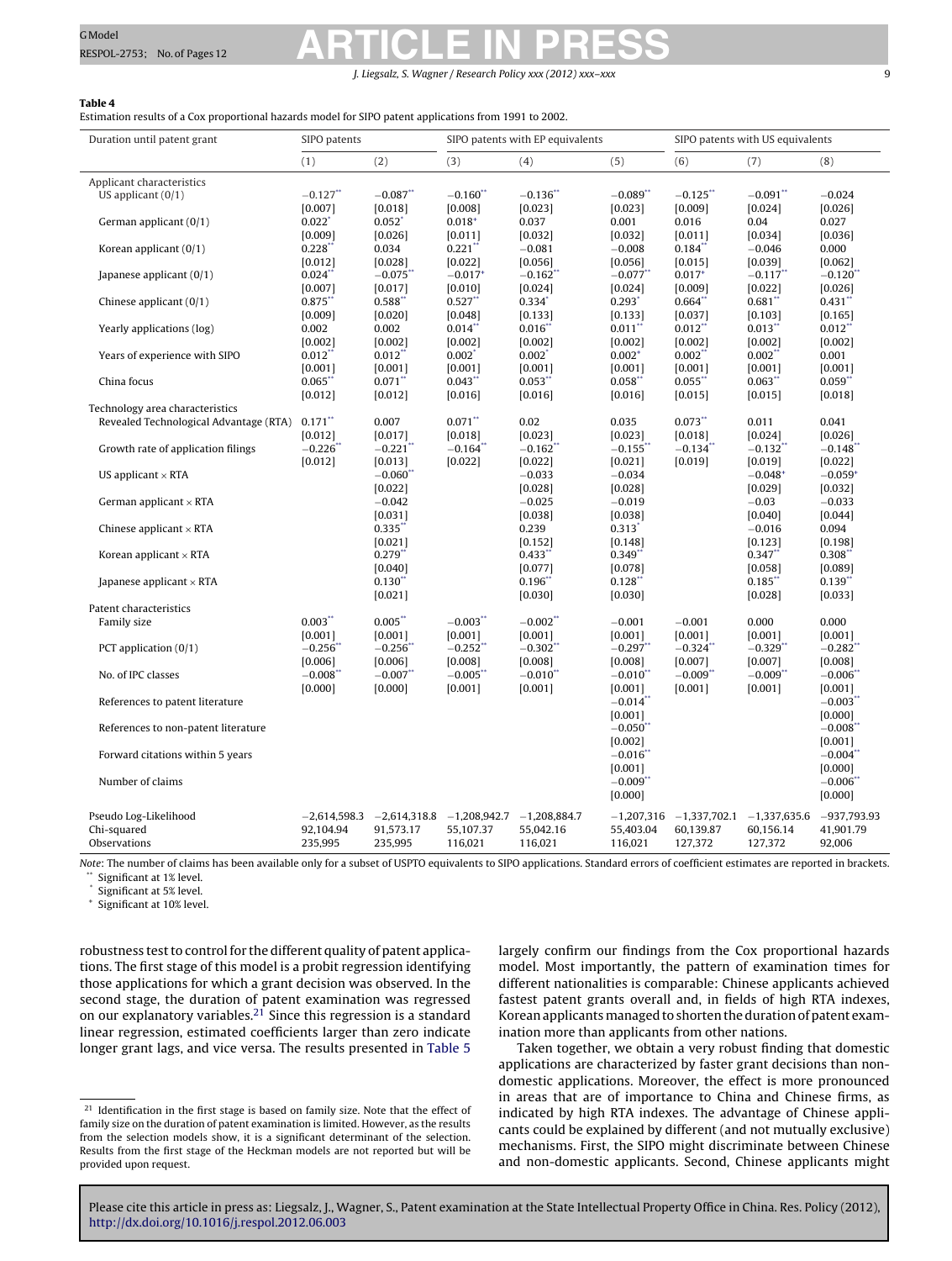<span id="page-9-0"></span>10 **J. Liegsalz, S. Wagner / Research Policy** *xxx* **(2012)** *xx* 

#### **Table 5**

Estimation results from the second stage of a Heckman selection model (duration of patent examination) for SIPO patent applications, 1991–2002, conditional on a patent grant taking place (first stage).

| Duration until patent grant            | SIPO patents           |                       |                       | SIPO patents with EP equivalents |                       | SIPO patents with US equivalents |                       |                       |
|----------------------------------------|------------------------|-----------------------|-----------------------|----------------------------------|-----------------------|----------------------------------|-----------------------|-----------------------|
|                                        | (1)                    | (2)                   | (3)                   | (4)                              | (5)                   | (6)                              | (7)                   | (8)                   |
| Applicant characteristics              |                        |                       |                       |                                  |                       |                                  |                       |                       |
| US applicant $(0/1)$                   | $0.043$ **             | $0.046^{+}$           | $0.227$ **            | $0.167**$                        | $0.113$ **            | $0.188$ **                       | $0.135$ **            | 0.065                 |
|                                        | [0.010]                | [0.026]               | [0.010]               | [0.026]                          | [0.026]               | [0.010]                          | [0.027]               | [0.030]               |
| German applicant (0/1)                 | $-0.028$               | 0.027                 | $-0.015$              | $-0.126$ <sup>*</sup>            | $-0.089$ <sup>*</sup> | $-0.022$ <sup>+</sup>            | $-0.131$              | $-0.099'$             |
|                                        | [0.013]                | [0.037]               | [0.011]               | [0.035]                          | [0.035]               | [0.012]                          | [0.036]               | [0.039]               |
| Korean applicant (0/1)                 | $-0.031$ <sup>+</sup>  | $0.137$ **            | $-0.309$ **           | $-0.04$                          | $-0.125$              | $-0.282$ <sup>**</sup>           | $-0.110$ **           | $-0.085$              |
|                                        | [0.016]                | [0.038]               | [0.023]               | [0.057]                          | [0.057]               | [0.016]                          | [0.037]               | [0.062]               |
| Japanese applicant (0/1)               | $0.261$ **             | $0.294$ **            | $-0.068$ **           | $0.077$ **                       | $-0.015$              | $-0.095$ **                      | 0.022                 | $0.073*$              |
|                                        | [0.010]                | [0.024]               | [0.012]               | [0.026]                          | [0.026]               | [0.011]                          | [0.025]               | [0.028]               |
| Chinese applicant $(0/1)$              | $-0.979$ <sup>**</sup> | $-0.831$ <sup>*</sup> | $-0.805$ <sup>*</sup> | $-0.579$                         | $-0.571$ <sup>*</sup> | $-0.881$ <sup>*</sup>            | $-0.763$              | $-0.532$ <sup>*</sup> |
|                                        | [0.011]                | [0.024]               | [0.038]               | [0.115]                          | [0.114]               | [0.028]                          | [0.080]               | [0.145]               |
| Yearly applications (log)              | 0.009"                 | $0.009$ **            | $-0.008"$             | $-0.010$ **                      | $-0.006$ *            | $-0.005$                         | $-0.007$ **           | $-0.008$ *            |
|                                        | [0.002]                | [0.002]               | [0.002]               | [0.002]                          | [0.002]               | [0.002]                          | [0.002]               | [0.003]               |
| Years of experience with SIPO          | $-0.005$ <sup>*</sup>  | $-0.005$ *            | $-0.005"$             | $-0.005"$                        | $-0.005$ *            | $-0.006$ *                       | $-0.006"$             | $-0.003"$             |
|                                        | [0.001]                | [0.001]               | [0.001]               | [0.001]                          | [0.001]               | [0.001]                          | [0.001]               | [0.001]               |
| China focus                            | $0.097**$              | 0.094                 | $-0.039$ <sup>*</sup> | $-0.048$                         | $-0.056$ <sup>*</sup> | $-0.046$ *                       | $-0.052$              | $-0.041$ <sup>*</sup> |
|                                        | [0.018]                | [0.018]               | [0.017]               | [0.017]                          | [0.017]               | [0.017]                          | [0.017]               | [0.019]               |
| Technology area characteristics        |                        |                       |                       |                                  |                       |                                  |                       |                       |
| Revealed Technological Advantage (RTA) | $-0.398**$             | $-0.304$ **           | $-0.068**$            | $-0.046^{+}$                     | $-0.058$ <sup>*</sup> | $-0.094$ **                      | $-0.062$ <sup>*</sup> | $-0.079**$            |
|                                        | [0.013]<br>0.306"      | [0.023]               | [0.019]<br>$0.213$ ** | [0.025]                          | [0.024]               | [0.018]<br>$0.202$ **            | [0.025]               | [0.028]               |
| Growth rate of application filings     |                        | 0.304"                |                       | 0.211"                           | $0.205$ **            |                                  | $0.199$ **            | $0.231$ **            |
|                                        | [0.015]                | [0.015]<br>0.002      | [0.021]               | [0.021]                          | [0.021]               | [0.019]                          | [0.019]               | [0.022]               |
| US applicant $\times$ RTA              |                        | [0.031]               |                       | 0.080<br>[0.031]                 | 0.080<br>[0.031]      |                                  | $-0.153$<br>[0.093]   | $-0.254$<br>[0.170]   |
| German applicant $\times$ RTA          |                        | $-0.067$              |                       | 0.142                            | $0.133$ **            |                                  | $0.075$ <sup>*</sup>  | $0.067+$              |
|                                        |                        | [0.044]               |                       | [0.042]                          | [0.042]               |                                  | [0.033]               | [0.036]               |
| Chinese applicant $\times$ RTA         |                        | $-0.175$ *            |                       | $-0.279$ <sup>*</sup>            | $-0.303$ <sup>*</sup> |                                  | $0.138$ **            | $0.131$ **            |
|                                        |                        | [0.025]               |                       | [0.131]                          | [0.130]               |                                  | [0.044]               | [0.048]               |
| Korean applicant $\times$ RTA          |                        | $-0.246$ <sup>*</sup> |                       | $-0.383$                         | $-0.291$ <sup>*</sup> |                                  | $-0.261$ <sup>*</sup> | $-0.283$ <sup>*</sup> |
|                                        |                        | [0.050]               |                       | [0.075]                          | [0.074]               |                                  | [0.051]               | [0.084]               |
| Japanese applicant $\times$ RTA        |                        | $-0.042$              |                       | $-0.202$                         | $-0.128$ <sup>*</sup> |                                  | $-0.166*$             | $-0.142$ <sup>*</sup> |
|                                        |                        | [0.030]               |                       | [0.031]                          | [0.031]               |                                  | [0.030]               | [0.035]               |
| Patent characteristics                 |                        |                       |                       |                                  |                       |                                  |                       |                       |
| Family size                            | $0.051**$              | $0.050**$             | $-0.007$ **           | $-0.008**$                       | $-0.009**$            | $-0.007**$                       | $-0.009$ **           | $-0.004**$            |
|                                        | [0.001]                | [0.001]               | [0.001]               | [0.001]                          | [0.001]               | [0.001]                          | [0.001]               | [0.001]               |
| PCT application $(0/1)$                | 0.261                  | $0.261$ <sup>*</sup>  | 0.374                 | $0.380^{*}$                      | $0.326*$              | 0.399                            | 0.404                 | $0.347$ **            |
|                                        | [0.008]                | [0.008]               | [0.008]               | [0.008]                          | [0.008]               | [0.007]                          | [0.007]               | [0.009]               |
| No. of IPC classes                     | $0.009$ **             | $0.009$ **            | 0.011                 | $0.011$ **                       | 0.006"                | $0.010**$                        | $0.010$ **            | $0.007**$             |
|                                        | [0.001]                | [0.001]               | [0.001]               | [0.001]                          | [0.001]               | [0.001]                          | [0.001]               | [0.001]               |
| References to patent literature        |                        |                       |                       |                                  | $0.013$ **            |                                  |                       | $0.002$ **            |
|                                        |                        |                       |                       |                                  | [0.001]               |                                  |                       | [0.000]               |
| References to non-patent literature    |                        |                       |                       |                                  | $0.062$ **            |                                  |                       | $0.010**$             |
|                                        |                        |                       |                       |                                  | [0.003]               |                                  |                       | [0.001]               |
| Forward citations within 5 years       |                        |                       |                       |                                  | 0.016"                |                                  |                       | $0.006*$              |
|                                        |                        |                       |                       |                                  | [0.001]               |                                  |                       | [0.001]               |
| Number of claims                       |                        |                       |                       |                                  | $0.010$ **            |                                  |                       | 0.006"                |
|                                        |                        |                       |                       |                                  | [0.000]               |                                  |                       | [0.000]               |
| Constant                               | $3.193**$              | $3.131$ <sup>**</sup> | 4.331**               | 4.337**                          | $4.181$ **            | 4.333'''                         | 4.330**               | 4.330**               |
|                                        | [0.025]                | [0.029]               | [0.036]               | [0.038]                          | [0.037]               | [0.032]                          | [0.035]               | [0.032]               |
| Pseudo Log-Likelihood                  | $-635,167$             | $-634,956$            | $-288,910$            | $-288,840$                       | $-287,297$            | $-299,184$                       | $-299,125$            | $-214,010$            |
| Chi-squared                            | 166,185                | 166,792               | 67,247.9              | 67,363.5                         | 71,131.7              | 77,106.3                         | 77,163.7              | 53,689.5              |
| Observations                           | 434,306                | 434,306               | 185,327               | 185,327                          | 185,327               | 187,816                          | 187,816               | 131,205               |
|                                        |                        |                       |                       |                                  |                       |                                  |                       |                       |

Note: The number of claims has been available only for a subset of USPTO equivalents to SIPO applications. Standard errors of coefficient estimates are reported in brackets.

Significant at 1% level. Significant at 5% level.

Significant at 10% level.

achieve faster patent grants due to greater familiarity with the examination procedures at the SIPO or due to greater familiarity with the Chinese language.<sup>22</sup> Given the data at hand, we cannot subject these explanations to a clean statistical test. While our regressions include measures of applicants' familiarity with the patent system, we cannot rule out the possibility that faster patent grants by domestic applicants are a result of higher familiarity with the system rather than discrimination by the SIPO. This limitation needs to be taken into account when interpreting our results. To unambiguously identify the effect of the two different explanations might require a more complex research design that exploits variation across the various patent offices. For instance, [Kortum](#page-10-0) [and](#page-10-0) [Lerner](#page-10-0) [\(1999\)](#page-10-0) exploit variation across patent offices to analyze the effect of changes in US patent law on the propensity to file for patent protection. Despite harmonization efforts, the differences in examination procedures across international patent offices

<sup>&</sup>lt;sup>22</sup> In principle, one could easily test the language effect by comparing domestic applications with applications filed by non-domestic applicants listing at least one Chinese inventor. Our entire sample of 443,533 patent applications contains only 510 such applications (compared to 178,144 applications with Chinese inventors filed by Chinese applicants). Therefore, we refrain from an econometric test. Furthermore, Chinese patent law limits the effect language might have on grant lags because all applications at the SIPO finally have to be submitted in Mandarin Chinese. PCT applications can also be filed in English, but a translation ofthe application has to be submitted within 30 months of the priority date.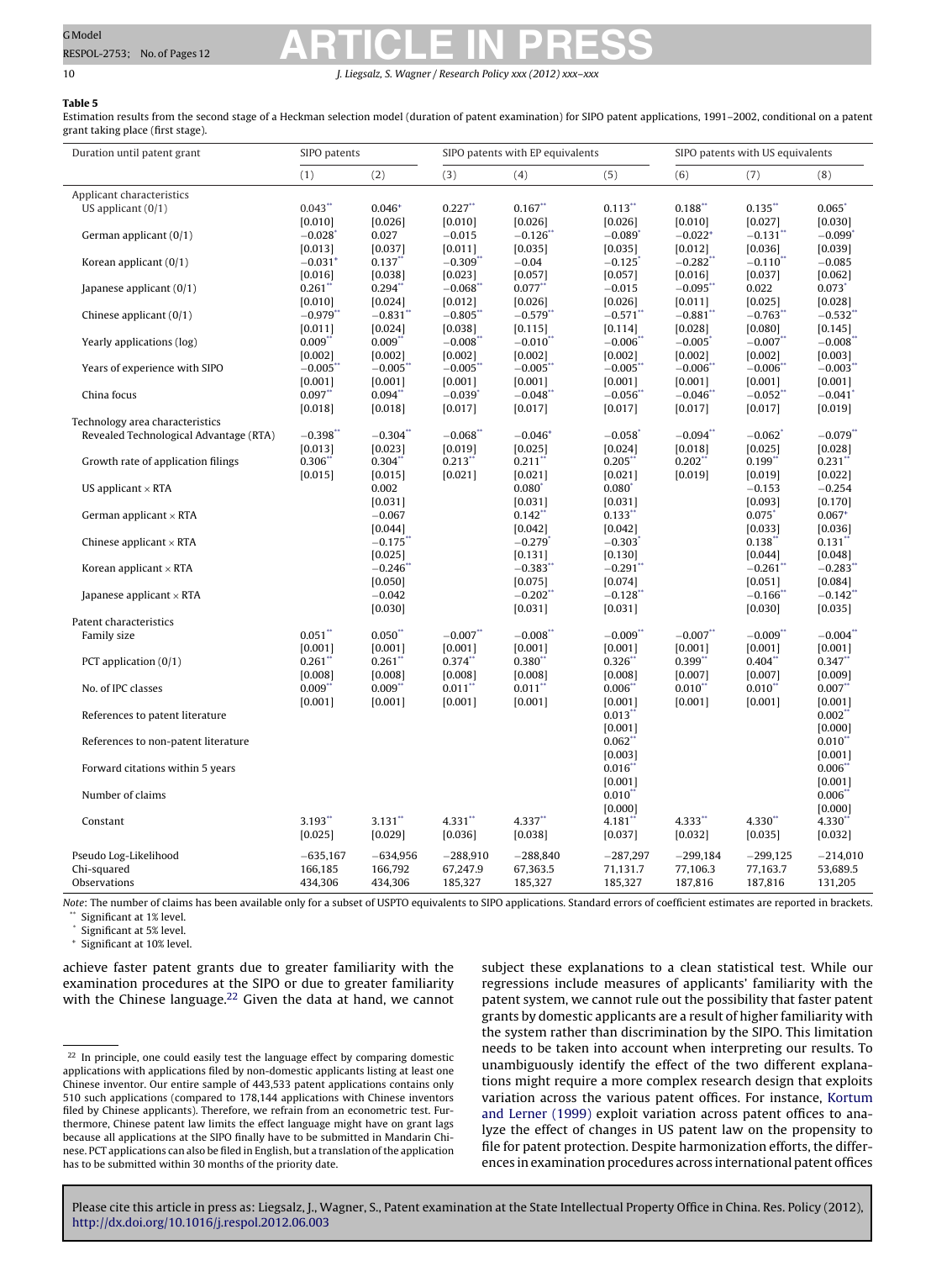J. Liegsalz, S. Wagner / Research Policy *xxx (2012) xxx–xxx* 11

<span id="page-10-0"></span>might make it difficult to implement a similar approach in our context.

#### **6. Conclusion**

The People's Republic of China has experienced rapid economic developmentin recent decades. Along with its fast economic growth, China established a transparent system of IP laws and joined related international treaties such as TRIPS and PCT. Patent applicants from around the world seek patent protection in China and, as a consequence, the number of patent applications at the SIPO has risen tremendously. This article presented a short overview of the most important features of the regulations governing the process of patent filing and examination in China. We have shown that those procedures largely resemble international standards and do not create structural barriers for international applicants.

Our analysis of the population of SIPO patent applications filed from 1990 to 2002 revealed interesting insights about factors that affected the duration of patent examination for applications that were ultimately granted. Most interestingly, we show that Chinese applicants achieved faster patent grants when compared to applicants from other countries and to non-Asian applicants in particular. While this effect might be due to a greater familiarity of domestic applicants with the Chinese patent system, it might also be a sign of discrimination in favor of Chinese applicants. Since we are unable to ultimately determine if discrimination took place (and might be continuing), further research is warranted. This is particularly important because, according to TRIPS' Article 3 (National Treatment) and Article 4 (Most-Favored-Nation Treatment), as well as to Article 18 of China's own patent law, applications from foreign and domestic applicants receive equal treatment.

Our findings are also relevant for practitioners and managers responsible for IP filing strategies. We have provided the first comprehensive descriptive statistics for patent grant delays in China, based on the population of all patent filings from more than a decade of SIPO's operation. IP managers can use these details to plan their filing strategies, taking into account average pendency rates. We have also presented more fine-grained information about the determinants of the grant delays. For instance, we quantify the time advantage enjoyed by applicants who are more experienced in dealing with the SIPO. Also, applicants with a clear focus on the Chinese market, as well as by applicants filing a high number of SIPO applications, had their patents examined and granted in less time. Taken together, these findings imply that having experience in dealing with the SIPO can significantly reduce grant lags. Those firms with little or no experience dealing with Chinese patent authorities might find it advantageous to contract with a law firm experienced in dealing with the SIPO.

#### **Acknowledgements**

We are grateful to Dietmar Harhoff for valuable support and data provided in the conduct of the project. The authors would like to thank Hu Guangzhou, Karin Hoisl and Georg von Graevenitz as well as two anonymous reviewers for helpful comments and discussions on earlier versions of this paper.

#### **References**

Bosworth, D., Yang, D., 2000. Intellectual property law,technology flow and licensing opportunities in the People's Republic of China. International Business Review 9 (4), 453–477.

- Branstetter, L., Fishman, R., Foley, F.C., Saggi, K., 2007. Intellectual Property Rights, Imitation, and Foreign Direct Investment: Theory and Evidence. NBER Working Paper 13033, National Bureau of Economic Research.
- Cantwell, J., Iammarino, S., 2000. Multinational corporations and the location of technological innovation in the UK regions. Regional Studies 34 (4), 317– 332.
- Cox, D.R., 1972. Regression models and life-tables. Journal of the Royal Statistical Society – Series B (Methodological) 34 (2), 187–220.
- Ganea, P., Pattloch, T., 2005. Intellectual Property Law in China. Kluwer Law International, The Hague.
- Gans, J., Hsu, D., Stern, S., 2009. The impact of uncertain intellectual property rights on the market for ideas: evidence from patent grant delays. Management Science 54 (5), 982–997.
- Harhoff, D., Wagner, S., 2009. The duration of patent examination at the European Patent Office. Management Science 55 (12), 1969–1984.
- Harhoff, D., Scherer, F.M., Vopel, K., 2003. Citations, family size, opposition and the value of patent rights. Research Policy 32 (8), 1343–1363.
- Heckman, J., 1979. Sample selection bias as a specification error. Econometrica 47 (1), 153–161.
- Huang, K., 2010. China's innovation landscape. Science 329, 632–633.
- Jensen, P.H., Palangkaraya, A., Webster, E., 2006. Disharmony in international patent office decisions. Federal Circuit Bar Journal 15 (4), 679–712.
- Johnson, D.K.N., Popp, D., 2003. Forced out of the closet: the impact of the American inventors protection act on the timing of patent disclosure. RAND Journal of Economics 34 (1), 96–112.
- Kalbfleisch, J.D., Prentice, R.L., 1980. The Statistical Analysis of Failure Time Data. Wiley, New York.
- Katznelson, R.D., 2007. Bad science in search of bad patents. Federal Circuit Bar Journal 17 (1), 1–30.
- Kortum, S., Lerner, J., 1999. What is behind the recent surge in patenting? Research Policy 28, 1–22.
- Kotabe, M., 1992. A comparative study of U.S. and japanese patent systems. Journal of International Business Studies 23 (1), 147–168.
- Maskus, K.E., 2004. Intellectual property rights in agriculture and the interests of Asian-Pacific economies. World Economy 29 (6), 715–742.
- Maskus, K.E., Penubarti, M., 1995. How trade-related are intellectual property rights? Journal of International Economics 39 (3–4), 227–248.
- Maskus, K.E., Dougherty, S.M., Mertha, A., 2005. Intellectual property rights and economic development in China. In: Fink, C., Maskus, K.E. (Eds.), Intellectual Property Development: Lessons from Recent Economic Research. Prepared for the World Bank, Washington, pp. 295–331.
- OECD, 1994. The Measurement of Scientific and Technological Activities: Using Patent Data as Science and Technology Indicators. Technical Report, Organisation for Economic Co-operation and Development, Paris.
- Paci, R., Usai, S., 2000. Technological enclaves and industrial districts: an analysis of the regional distribution of innovative activity in Europe. Regional Studies 34 (2), 97–114.
- Patel, P., Pavitt, K., 1987. Is western Europe losing the technological race? Research Policy 16 (2–4), 59–85.
- Popp, D., Juhl, T., Johnson, D.K.N., 2003. Time in Purgatory: Determinants ofthe Grant Lag for U.S. Patent Applications. NBER Working Paper 9518, National Bureau of Economic Research, Washington, DC.
- Quillen, C., Webster, O., 2001. Continuing patent applications and performance of the U.S. Patent Office. Federal Circuit Bar Journal 11 (1), 1–21.
- Regibeau, P., Rockett, K., 2003. Are More Important Patents Approved More Slowly and Should They? Department of Economics Working Paper 556, University of Essex.
- Reitzig, M., Puranam, P., 2009. Value appropriation as an organizational capability: the case of IP protection through patents. Strategic Management Journal 30 (7), 765–789.
- Saggi, K., 2000. Trade, Foreign Direct Investment, and International Technology Transfer – A Survey. Working Paper 2349, World Bank.
- Scotchmer, S., 2004. Innovation and Incentives. MIT Press, Cambridge, MA.
- Smith, P.J., 1999. Are weak patent rights a barrier to U.S. exports? Journal of Inter-
- national Economics 48 (1), 151–177. Soete, L.G., Wyatt, S.M.E., 1983. The use of foreign patenting as an internationally comparable science and technology output indicator. Scientometrics 5 (1), 31–54.
- Stevnsborg, N., van Pottelsberghe de la Potterie, B., 2007. Patenting procedures and filing strategies at the EPO. In: Guellec, D., van Pottelsberghe de la Potterie, B. (Eds.), The Economics of the European Patent Office. Oxford University Press, Oxford, pp. 155–183.
- Trajtenberg, M., 1990. A penny for your quotes: patent citations and the value of innovations. RAND Journal of Economics 21 (1), 172–187.
- Van Pottelsberghe de la Potterie, B., 2011. The quality factor in patent systems. Industrial and corporate change. Industrial and Corporate Change 20 (6), 1755–1793.
- Van Zeebroeck, N., 2007. Patents Only Live Twice: A Patent Survival Analysis in Europe. Working Papers CEB 07-028.RS, Solvay Brussels School of Economics and Management, Brussels.
- Van Zeebroeck, N., van Pottelsberghe de la Potterie, B., Guellec, D., 2009. Claiming more: the increased voluminosity of patent applications and its determinants. Research Policy 38, 1006–1020.
- Wang, L., 2004. Intellectual property protection in China. International Information & Library Review 36 (3), 253–261.